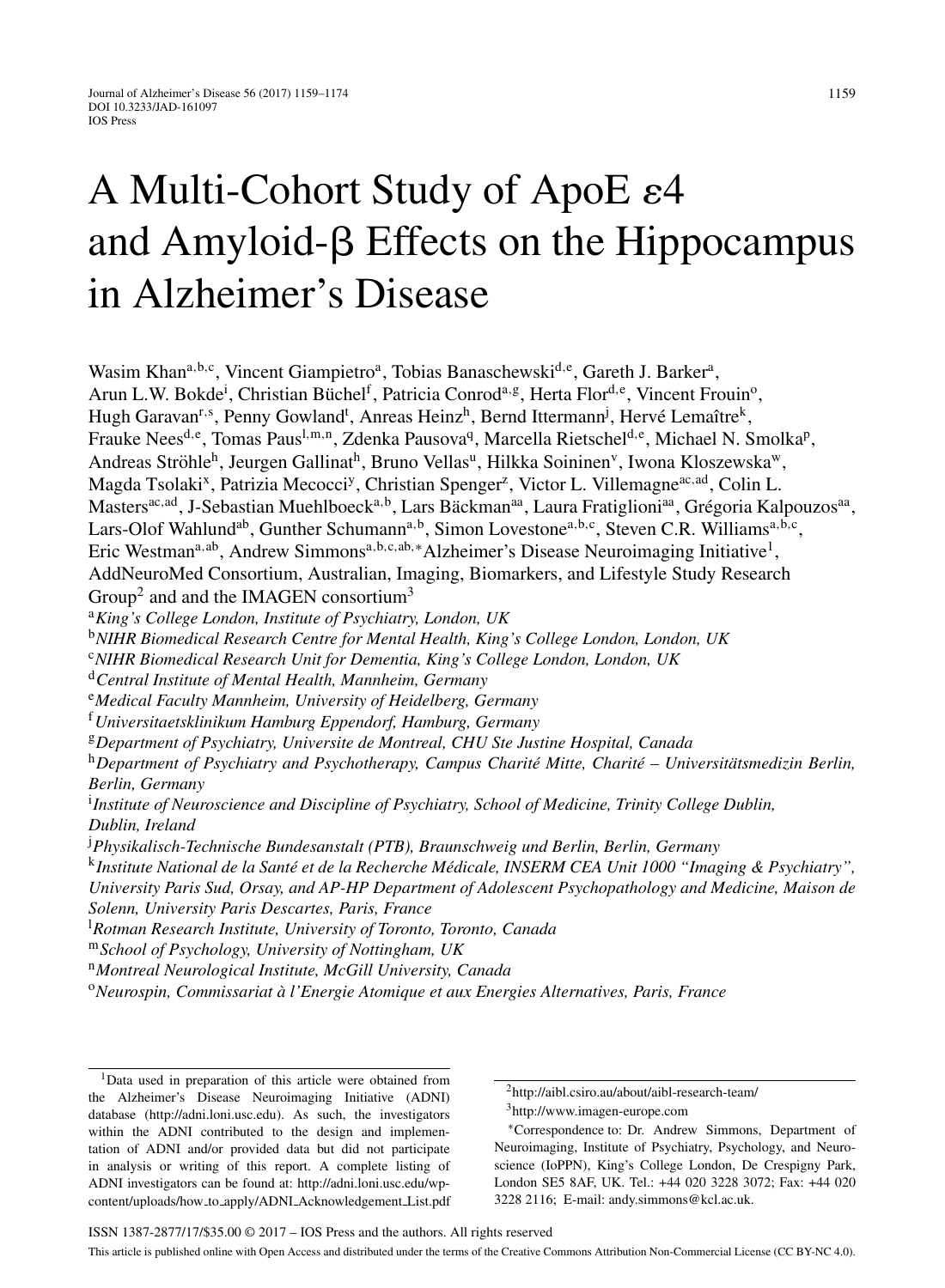<sup>q</sup>*The Hospital for Sick Children, University of Toronto, Toronto, Canada* r *Institute of Neuroscience, Trinity College Dublin, Dublin, Ireland* s *Departments of Psychiatry and Psychology, University of Vermont, USA* t *School of Physics and Astronomy, University of Nottingham, UK* <sup>u</sup>*INSERM U 558, University of Toulouse, Toulouse, France* <sup>v</sup>*Department of Neurology, University of Eastern Finland and Kuopio University Hospital, Kuopio, Finland* <sup>w</sup>*Medical University of Lodz, Lodz, Poland* <sup>x</sup>*Aristotle University of Thessaloniki, Thessaloniki, Greece* <sup>y</sup>*Institute of Gerontology and Geriatrics, University of Perugia, Perugia, Italy* z *Department of Clinical Science, Intervention and Technology, Karolinska Institutet, Stockholm, Sweden*

<sup>p</sup>*Neuroimaging Center, Department of Psychiatry and Psychotherapy, Technische Universit ¨at Dresden, Germany*

aa*Aging Research Center, Karolinska Institutet and Stockholm University, Stockholm, Sweden*

ab*Department of Neurobiology, Care Sciences and Society, Karolinska Institute, Stockholm, Sweden*

ac*The Florey Institute of Neuroscience and Mental Health, Parkville, Vic., Australia*

ad*University of Melbourne, Parkville, Vic., Australia*

Accepted 8 December 2016

Handling Associate Editor: Maheen Adamson

**Abstract.** The apolipoprotein E (APOE) gene has been consistently shown to modulate the risk of Alzheimer's disease (AD). Here, using an AD and normal aging dataset primarily consisting of three AD multi-center studies  $(n = 1.781)$ , we compared the effect of APOE and amyloid- $\beta$  (A $\beta$ ) on baseline hippocampal volumes in AD patients, mild cognitive impairment (MCI) subjects, and healthy controls. A large sample of healthy adolescents  $(n=1,387)$  was also used to compare hippocampal volumes between APOE groups. Subjects had undergone a magnetic resonance imaging (MRI) scan and APOE genotyping. Hippocampal volumes were processed using FreeSurfer. In the AD and normal aging dataset, hippocampal comparisons were performed in each APOE group and in  $\varepsilon$ 4 carriers with positron emission tomography (PET) A $\beta$  who were dichotomized  $(A\beta+A\beta-)$  using previous cut-offs. We found a linear reduction in hippocampal volumes with  $\varepsilon$ 4 carriers possessing the smallest volumes,  $\varepsilon$ 3 carriers possessing intermediate volumes, and  $\varepsilon$ 2 carriers possessing the largest volumes. Moreover, AD and MCI  $\varepsilon$ 4 carriers possessed the smallest hippocampal volumes and control  $\varepsilon$ 2 carriers possessed the largest hippocampal volumes. Subjects with both APOE  $\varepsilon$ 4 and A $\beta$  positivity had the lowest hippocampal volumes when compared to A $\beta$ - $\varepsilon$ 4 carriers, suggesting a synergistic relationship between APOE  $\varepsilon$ 4 and A $\beta$ . However, we found no hippocampal volume differences between APOE groups in healthy 14-year-old adolescents. Our findings suggest that the strongest neuroanatomic effect of APOE  $\varepsilon$ 4 on the hippocampus is observed in AD and groups most at risk of developing the disease, whereas hippocampi of old and young healthy individuals remain unaffected.

Keywords: Alzheimer's disease, amyloid, APOE  $\varepsilon$ 4, hippocampus, magnetic resonance imaging, mild cognitive impairment

# **INTRODUCTION**

The apolipoprotein E (APOE) gene is a wellestablished genetic risk factor for the development of late-onset Alzheimer's disease (AD) and since its discovery, a large body of research has been conducted to explain its role in AD pathophysiology [1–3]. The APOE  $\varepsilon$ 4 allele, a genetic risk factor known to substantially increase the risk of AD in a dose-dependent fashion, is associated with higher amyloid- $\beta$  (A $\beta$ ) deposition [4, 5]. By contrast, the APOE  $\varepsilon$ 2 allele has been suggested to confer a protective effect against AD [6].

Hippocampal volumetry has been shown to be a sensitive, albeit non-specific marker of neurodegeneration in AD. Previously, it has been used to

demonstrate accelerated rates of hippocampal atrophy in  $\varepsilon$ 4 carriers with amnestic mild cognitive impairment (MCI) [7, 8]. Although the exact temporospatial relationship between  $\overrightarrow{AB}$  and tau in the pathological cascade of AD is unclear, it has been suggested that both proteinopathies may have a synergistic effect on neuronal toxicity [9]. Emerging data also suggests that these pathological processes that influence cognitive decline in AD are moderated by APOE  $\varepsilon$ 4 through both A $\beta$ -dependent and A $\beta$ -independent mechanisms [10]. However, evidence for the direct mechanistic actions of APOE  $\varepsilon$ 4 is mixed.

Despite the numerous studies, our limited understanding of APOE  $\varepsilon$ 4 risk in asymptomatic individuals and individuals with varying stages of AD pathophysiology warrants further study. Evidence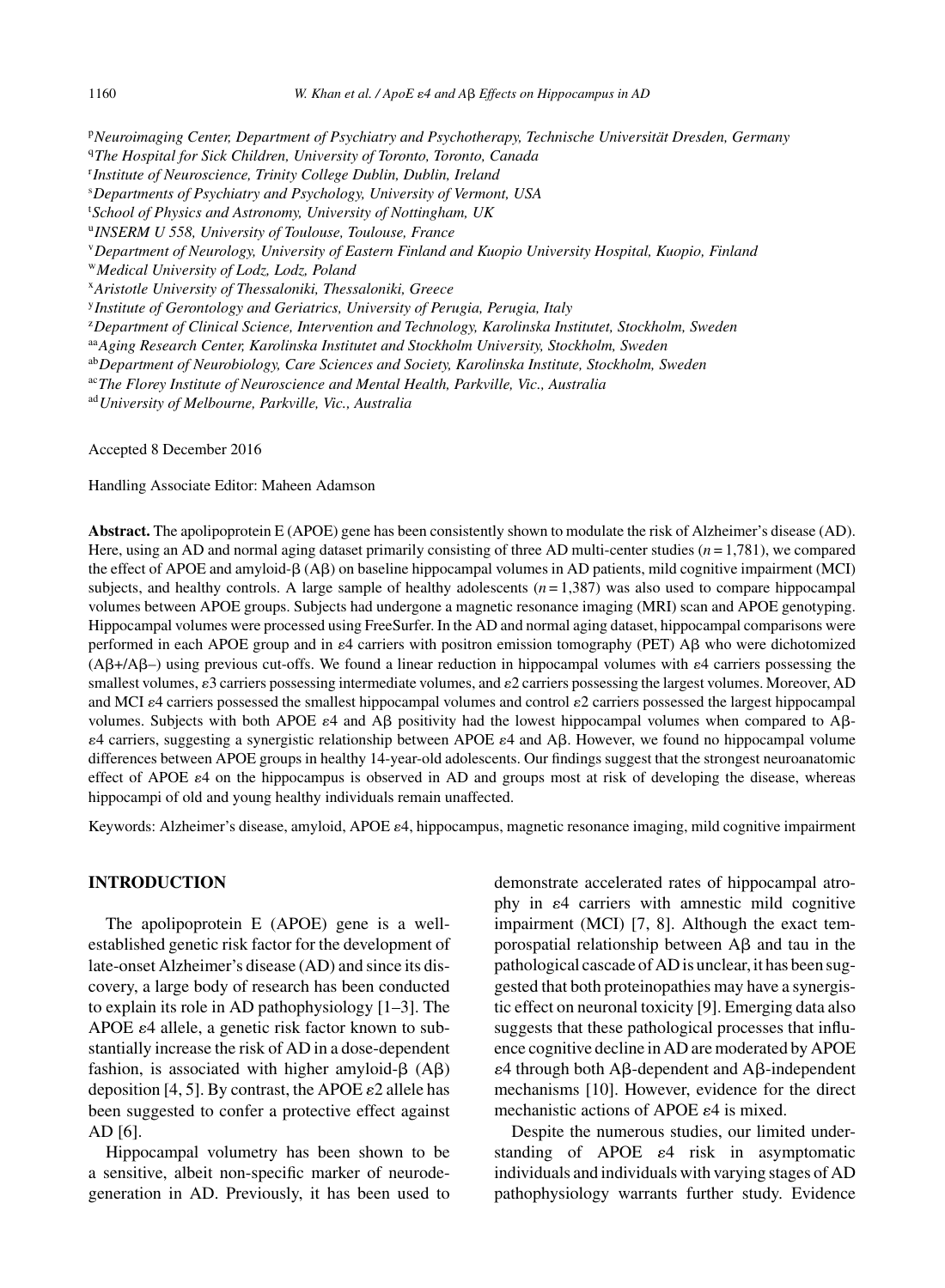has suggested that equivocal findings in neuroimaging studies of APOE  $\varepsilon$ 4 may be attributed to the lack of specificity between changes that are due to normal aging and those that manifest as a result of pathological neurodegeneration [11]. Furthermore, some APOE neuroimaging findings originate from studies with limitations in sample size and hence study power [12]. This is further exacerbated by the varying distribution of APOE  $\varepsilon$ 4 carrier status across different samples. However, recent neuroimaging APOE studies with well-characterized samples (between 400–700 subjects) are beginning to address this methodological issue [13, 14]. Also, recent neuroimaging evidence from young APOE -4 carriers has shown that structural and functional alterations in the brain may precede  $\overrightarrow{AB}$  pathology [15, 16]. This had led researchers to postulate that APOE  $\varepsilon$ 4 may exert neurodevelopmental changes that provide a foothold for the pathological cascade of AD later in life.

In order to capture the heterogeneity of varying AD risk, we combined several well-characterized cohort studies to evaluate the neuroanatomic effect of APOE genotype on hippocampal volumes. The first dataset in our study, known as the AD and normal aging dataset  $(n=1,781)$  consisted of imaging data from three large multi-center AD consortiums, (i) The Alzheimer's Disease Neuroimaging Initiative (ADNI), (ii) the AddNeuroMed study (ANM), and (iii) the Australian Imaging, Biomarkers and Lifestyles (AIBL) study, as well as a sample of non-demented individuals from the Swedish National Study on Aging and Care in Kungsholmen (SNAC-K) and a dementia study from King's College London, UK (BRC-AD). The sample of non-demented individuals from the SNAC-K study were considered separate from healthy controls as the recruitment criteria for these subjects was epidemiological in nature and we could not exclude the possibility of memory impairment in some subjects. In our second dataset, we used a large sample of healthy 14-yearold adolescents  $(n=1,387)$  in order to determine the neurodevelopmental effect of APOE  $\varepsilon$ 4 genotype on hippocampal volume. This is particularly important because adolescence is a time of substantial dynamic neurobiological and behavioral changes. These changes are often beneficial and can optimize the brain for adult maturation, but can also confer neural vulnerabilities for certain types of psychiatric or neurological illness.

The aim of this study was to firstly evaluate the neuroanatomic effect of APOE genotype on the hippocampus in the AD and normal aging dataset. Previous studies have demonstrated a linear effect of APOE genotype on disease risk, with  $\varepsilon$ 2 carriers possessing a low risk of developing AD, and  $\varepsilon$ 4 carriers possessing the greatest risk [17]. We aimed to test if this linear stepwise effect of APOE genotype also imparted a similar neuroanatomic effect on the hippocampus across the different stages of AD pathophysiology. We then tested the neuroanatomic effect of APOE genotype on hippocampal volumes of healthy 14-year-old adolescents to determine the role of APOE in adolescent brain development.

On the other hand, converging evidence suggests that APOE  $\varepsilon$ 4 modifies A $\beta$  accumulation and may have downstream effects on tau neurodegeneration [18]. To further elucidate the mechanisms of this proposed synergistic relationship, we aimed to examine whether high levels of  $\overrightarrow{AB}$  deposition would lead to greater hippocampal loss compared to low levels of Aβ deposition in APOE  $ε4$  carriers.

## **MATERIALS AND METHOD**

## *Datasets*

Cohort specific inclusion criteria and details of the study design can be found in previous publications [19–23]. Table 1 provides details of the number of subjects from each cohort included in the AD and normal aging dataset.

## *AD and Normal Aging Dataset (n = 1,781)*

# *Alzheimer's Disease Neuroimaging Initiative (n = 779)*

A detailed description of the study design can be found on the ADNI webpage [\(http://www.adni](http://www.adni-info.org)info.org). Data was obtained for subjects from the ADNI online database (<http://adni.loni.usc.edu>). Subjects were between 55 and 90 years of age. ADNI was approved by the institutional review board and ethics committees of participating institutions, and written informed consent was obtained from all participants or their next of kin.

- i.  $AD (n = 177)$ : General inclusion/exclusion criteria: 1) MMSE scores between 20 and 26; 2) CDR of 0.5 or 1.0; 3) met NINCDS/ADRDA criteria for probable AD.
- ii. *MCI (n = 383):* General inclusion/exclusion criteria: 1) subjects had MMSE scores between 24 and 30 (inclusive); 2) memory complaint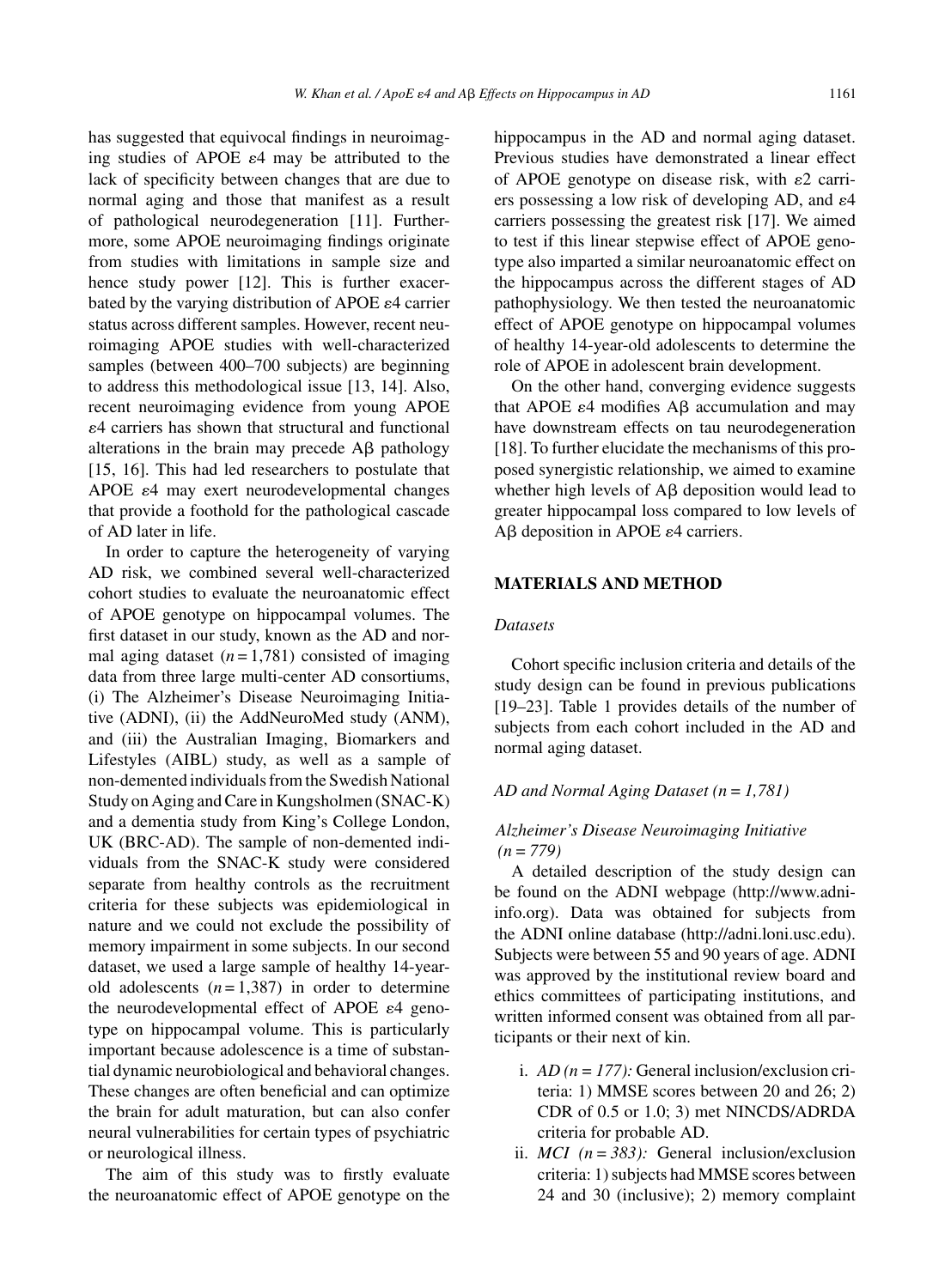| Cohort Study                                                                                | <b>Clinical Diagnosis</b> | Number of subjects $(\% )$ |
|---------------------------------------------------------------------------------------------|---------------------------|----------------------------|
| Alzheimer's Disease Neuroimaging Initiative $(n = 779)$                                     | Alzheimer's disease       | 177(22.7%)                 |
|                                                                                             | Mild Cognitive Impairment | 383 (49.2%)                |
|                                                                                             | <b>Healthy Controls</b>   | $219(28.1\%)$              |
| AddNeuroMed study $(n=303)$                                                                 | Alzheimer's disease       | $109(36.0\%)$              |
|                                                                                             | Mild Cognitive Impairment | $97(32.0\%)$               |
|                                                                                             | <b>Healthy Controls</b>   | $97(32.0\%)$               |
| Australian, Imaging, Biomarkers and Lifestyles (AIBL) study $(n = 228)$                     | Alzheimer's disease       | $46(20.2\%)$               |
|                                                                                             | Mild Cognitive Impairment | 42 (18.4%)                 |
|                                                                                             | <b>Healthy Controls</b>   | $140(61.4\%)$              |
| Biomedical Research Centre for Dementia, King's College London<br>$(BRC-AD)$ study $(n=89)$ | Alzheimer's disease       | $33(37.1\%)$               |
|                                                                                             | <b>Healthy Controls</b>   | 56 (62.9%)                 |
| Swedish National study on aging and care in Kungscholmen (SN-ACK)<br>$(n=382)$              | <b>Healthy Controls</b>   | 382 (100%)                 |

Table 1 Number of subjects obtained from each cohort study in the AD and normal aging dataset  $(n=1,781)$ 

had objective memory loss measured by education adjusted scores on Wechsler Memory Scale Logical Memory II; 3) CDR of 0.5; 4) absence of significant levels of impairment in other cognitive domains, essentially preserved activities of daily living, and an absence of dementia.

iii. *Cognitively normal (CN) (n = 219):* General inclusion/exclusion criteria: 1) MMSE scores between 24 and 30 (inclusive); 2) CDR of zero; 3) they were non- depressed, non MCI, and non-demented.

#### *AddNeuroMed (ANM) study (n = 303)*

Information regarding the study design and enrolment criteria has been previously described elsewhere [21, 24]. All AD and MCI subjects were recruited from the local memory clinics of one of the six participating sites while the control subjects were recruited from non-related members of the patient's families, caregiver's relatives, and social centers for the elderly or GP surgeries. ANM was approved by the South London and Maudsley NHS Foundation Trust ethics committee and other ethical review boards of each participating country. Ethics committee approval was obtained at each of the participating centers in accordance with the Alzheimer's Associations published recommendations.

i.  $AD \quad (n = 109)$ : Inclusion criteria: 1) ADRDA/NINCDS and DSM-IV criteria for probable AD. 2) Mini-Mental State Examination (MMSE) score ranged from 12 to 28; 3) age 65 years or above. Exclusion criteria: 1) Significant neurological or psychiatric illness other than AD; 2) Significant unstable systematic illness or organ failure.

- ii. *MCI* ( $n = 97$ ) and *CN* ( $n = 97$ ): Inclusion criteria: 1) MMSE score range between 24 and 30; 2) Geriatric Depression Scale score less than or equal to 5; 3) age 65 years or above; 4) medication stable; 5) good general health. Exclusion criteria: 1) met the DSM-IV criteria for dementia; 2) significant neurological or psychiatric illness other than AD; 3) significant unstable systematic illness or organ failure.
- iii. *The distinction between MCI and CN individuals was based on two criteria:* 1) subject scores 0 on Clinical Dementia Rating Scale (CDR) = CN; 2) Subject scores 0.5 on CDR = MCI. For the MCI subjects, it was preferable that the subject and informant reported occurrence of memory problems. All AD subjects had a CDR score of 0.5 or above.

# *The Australian, Imaging, Biomarkers, and Lifestyles (AIBL) study (n = 228)*

The AIBL study is a prospective longitudinal study of aging, integrating data from neuroimaging, biomarkers, lifestyle, clinical, and neuropsychological analysis. Detailed information about the study design has been described in previous publications [20, 25]. CN individuals were recruited by advertisement in the community while MCI and AD patients were recruited from tertiary memory disorders clinics or private geriatricians, psychiatrists, and neurologists that subspecialize in dementia. All participants were at least 60 years of age, in good general health with no history of stroke or other neurological disease. The institutional ethics committees of Austin Health, St Vincent's Health, Hollywood Private Hospital and Edith Cowan University approved the AIBL study, and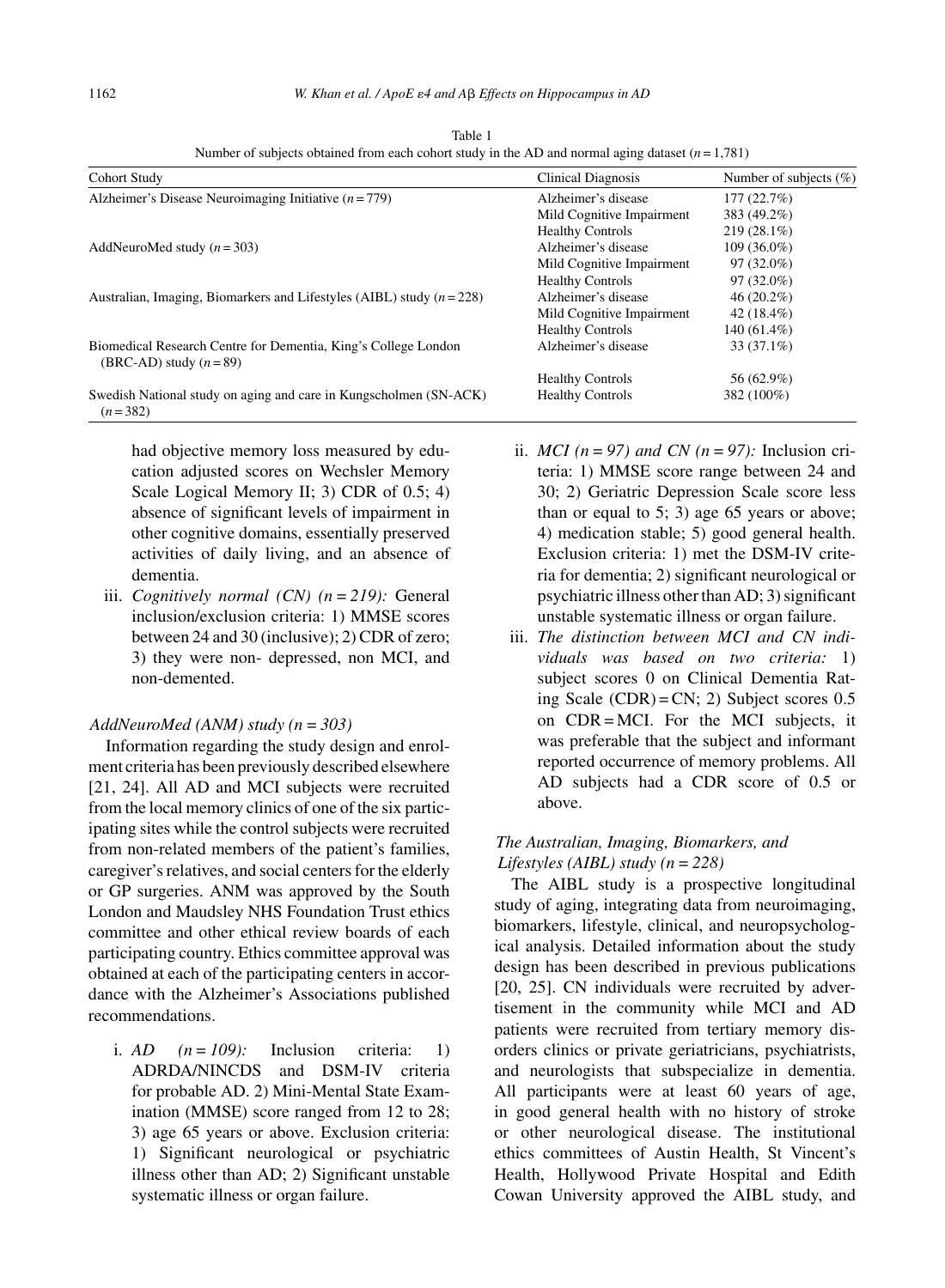all volunteers gave written informed consent before participating.

- i.  $AD$  ( $n = 46$ ): Inclusion criteria: 1) all met NINCDS-ADRDA criteria for probable AD; 2) had a CDR of 1 or more.
- ii.  $MCI(n = 42)$ : Inclusion criteria: 1) met criteria of subjective and objective cognitive difficulties in the absence of significant functional loss; 2) had a CDR of less than 1. 52 MCI participants fulfilled criteria for "amnestic" MCI, and 5 were non-amnestic cases (4 were non-amnestic multi-domain and 1 was nonamnestic single domain).
- iii. *CN (n = 140):* Inclusion criteria: participants were separated in those who reported subjective memory complaints  $(n = 95)$  and those who did not  $(n = 82)$ , according to their response to the question: "Do you have any difficulty with your memory?"

# *Biomedical Research Centre for Mental Health and Dementia Cohort, King's College London (BRC-AD) (n = 89)*

BRC-AD is a neuroimaging study which was designed to establish imaging markers for the earlier detection and diagnosis of AD. Data was collected at the Institute of Psychiatry, Psychology, and Neuroscience, King's College London, UK. A total of 89 subjects (AD: 33, CN:56) were obtained with APOE data for this study. Diagnostic inclusion and exclusion criteria for this study were exactly the same as for the ANM study.

# *Swedish National study on Aging and Care in Kungsholmen (SNAC-K) study (n = 382)*

Participants were recruited from a larger population-based epidemiological study, the SNAC-K. In this study, participants were randomly selected to take part from the island of Kungsholmen in central Stockholm to examine aging in late adulthood [26]. During the first data collection, a subsample of non-institutionalized and non-disabled participants were randomly selected to undergo MRI. Participants with dementia diagnoses, schizophrenia diagnosis, bipolar disorder diagnosis, self-reported stroke, stroke observed on MRI, self-reported Parkinson's disease, or epilepsy, were excluded. The study design has been described in detail elsewhere [22]. We used a sample of 459 individuals from SNAC-K, who underwent MRI imaging and APOE genotyping. 77 subjects with suboptimal MRI images and

neurological and/or psychiatric conditions were excluded. The SNAC-K study was population-based, therefore subjects in this sample were considered a heterogeneous sample of elderly participants and treated separate from our sample CN individuals.

The SNAC-K study complies with the declaration of Helsinki, and has been approved by the ethical committee at Karolinska Institutet. All subjects gave informed consent, and in the case of severe cognitive impairment consent was collected from nextof-kin.

# *Neuroimaging-Genetics IMAGEN Study (n = 1,387)*

This is the first European multi-center study combining genetics with behavioral and neuropsychological measures, functional and structural neuroimaging, and genome-wide association analyses in 2,000 healthy 14-year-old adolescents. A description of the study design are provided in Schumann et al. [23]. We selected 1,387 healthy adolescents with available MRI data and ApoE status information.

Genome-wide genotyping was performed using Illumina Quad 610 and 660 arrays (San Diego, CA, USA). Quality control of the genome-wide data was performed and samples with the following criteria were excluded: genotype call rate < 95%, and those with discordance between clinical and genotypic gender. Single nucleotide polymorphisms (SNP) quality control filters were used as described in the ENIGMA consortium imputation protocol ([http://enigma.ini.usc.edu/protocols/genetics](http://enigma.ini.usc.edu/protocols/genetics-protocols/)protocols/). Further details on the imputation of unobserved SNP's to determine APOE status are described in detail elsewhere [27].

#### *Image acquisition*

High resolution 3D T1-weighted MRI were acquired for each subject and a comprehensive quality control procedure was applied to all MR images according to the AddNeuroMed study quality control framework [24, 28].

*ADNI:* The protocol included a high resolution T1 weighted sagittal 3D MP-RAGE volume (voxel size  $1.1 \times 1.1 \times 1.2$  mm<sup>3</sup>), and axial proton density with T2 weighted fast spin echo images. MRI scanner protocols from models of General Electric (GE) Healthcare, Philips Medical Systems, and Siemens Medical Solutions were supported.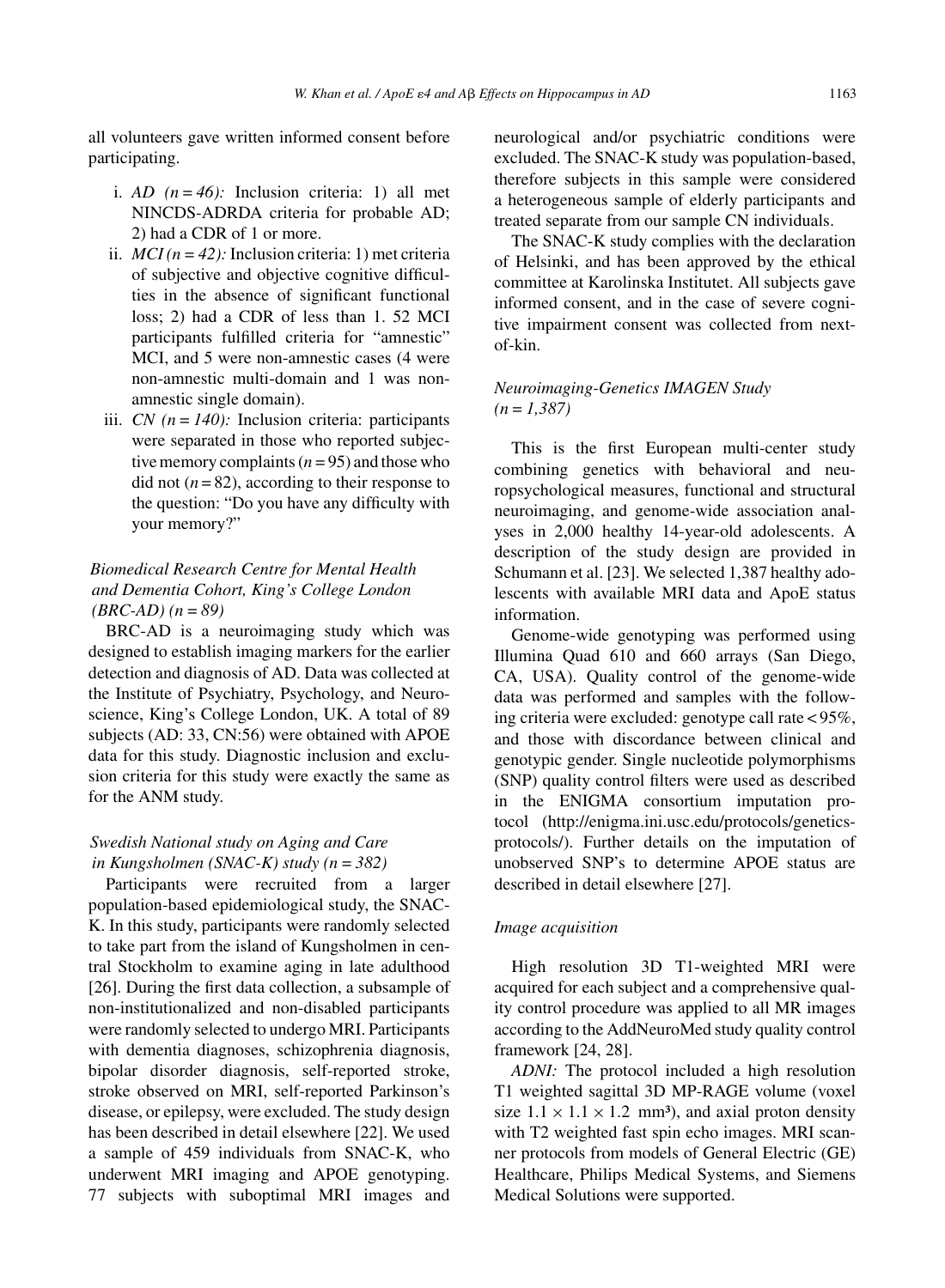*ANM:* Data acquisition took place using six different 1.5T MR systems (4 General Electric, 1 Siemens, and 1 Picker). At each site a quadrature birdcage coil was used for RF transmission and reception. Data acquisition was designed to be compatible with the ADNI. The imaging protocol included a high resolution sagittal 3D T1-weighted MPRAGE volume (voxel size  $1.1 \times 1.1 \times 1.2$  mm<sup>3</sup>) and axial proton density / T2-weighted fast spin echo images. The BRC-AD study protocol was designed to be the same as the ANM protocol.

*AIBL:* T1-weighted MRI was obtained using the ADNI 3D Magnetization Prepared Rapid Gradient Echo (MPRAGE) sequence, with  $1 \times 1$  mm in-plane resolution and 1.2 mm slice thickness, TR/TE/T1 = 2300/2.98/900, flip angle  $9^\circ$  and field of view  $240 \times 256$  and 160 slices. T2 FSE and FLAIR sequences were also obtained. The AIBL protocol has been described in extensive detail previously [20].

*SNAC-K:* MRI scanning was undertaken on a 1.5T scanner (Philips Intera, Netherlands) on which 3D FFE (fast field echo) T1, Axial SE (spin echo) Proton Density/T2, DTI (Diffusion Tensor Imaging), and Axial FLAIR (fluid-attenuated inversion recovery) were acquired. In this study, the 3D FFE T1 images  $(TR = 15 \text{ ms}, TE = 7 \text{ ms}, Filip angle = 15°, number$ of slices  $= 128$ , thickness  $= 1.5$  mm, in-plane resolu- $\text{tion} = 0.94 \times 0.94 \text{ mm}$ , no gap, Field of view = 240, matrix =  $256*256$ ) were used.

*IMAGEN:* MRI images were acquired using 3T MRI systems from major manufacturers (Siemens, Philips, Bruker, and General Electric). The protocol included a high-resolution 3D T1-weighted ultrafast gradient echo volume (voxel size  $1.1 \times 1.1 \times 1.1$  $mm<sup>3</sup>$ ) and axial proton density T2-weighted fast spin echo images based on the ADNI study protocol.

#### *A*β *PET methods*

Data on  $\overrightarrow{AB}$  imaging with positron emission tomography (PET) was accessed for a total of 95 ADNI and 57 AIBL  $\varepsilon$ 4 carriers. A $\beta$  imaging for these subjects was conducted using either  ${}^{11}$ C-Pittsburgh Compound B (PiB), or  $^{18}F$ -florbetapir. PET scans that were acquired as close as possible to the structural MRI scans in the ADNI and AIBL study were chosen. The PET imaging methodology of the ADNI and AIBL studies has been extensively described elsewhere [29, 30]. For PiB PET, the measure of amyloid burden was calculated by averaging the ratio of cortical to cerebellar signal (SUVR) measurements from frontal, parietal, anterior cingulate, and parietal regions of interest [29]. For  $^{18}$ F-florbetapir, the SUVR was calculated for 6 pre-defined regions of interest (frontal, temporal, parietal, anterior cingulate, posterior cingulate, and precuneus). The whole cerebellum was used as a reference region for both PiB and <sup>18</sup>F-florbetapir PET.

Of the 95 subjects that underwent PET neuroimaging in the ADNI study, 66 were scanned using <sup>18</sup>F-florbetapir and 29 using PiB. For the AIBL study, all subjects underwent PET neuroimaging using PiB. The global measure of amyloid burden was used to define participants as  $\overrightarrow{AB}$  positive  $(A\beta+)$  and  $\overrightarrow{AB}$ negative  $(A\beta)$ . PiB participants were classified as A $\beta$ + when the measure of amyloid burden was > 1.5 [30] and 18F-florbetapir participants were classified as A $\beta$ + if the measure of amyloid burden was  $\geq$ 1.11 [31].

# *Image analysis*

Volumetric segmentation of the hippocampus was performed using FreeSurfer (5.1.0). FreeSurfer utilizes an affine rigid linear transformation and combines spatial information about voxel intensity relative to a probability distribution for tissue classes [32]. The Freesurfer segmentation process includes motion correction of volumetric T1-weighted images, removal of non-brain tissue using a hybrid watershed/surface deformation procedure [33], automated Talairach transformation, segmentation of the subcortical white matter and deep grey matter volumetric structures (including hippocampus, amygdala, caudate, putamen, ventricles) [34], intensity normalization [33], tessellation of the grey matter white matter boundary, automated topology correction [35, 36], and surface deformation following intensity gradients to optimally place the grey/white and grey/cerebrospinal fluid borders at the location where the greatest shift in intensity defines the transition to the other tissue class [37–39]. Further details of the segmentation approach have been described previously [34]. Quality control of hippocampal images were performed by visualizing the subcortical segmentation borders of the hippocampus for every subject. Images reflecting a poor segmentation of the hippocampal structures were excluded from the study. Hippocampal volumes were normalized by subject intracranial volume (volume<sub>normalized</sub> = volume<sub>raw</sub><sup>\*</sup> 1,000/intracranial volume) to correct for individual differences in head size.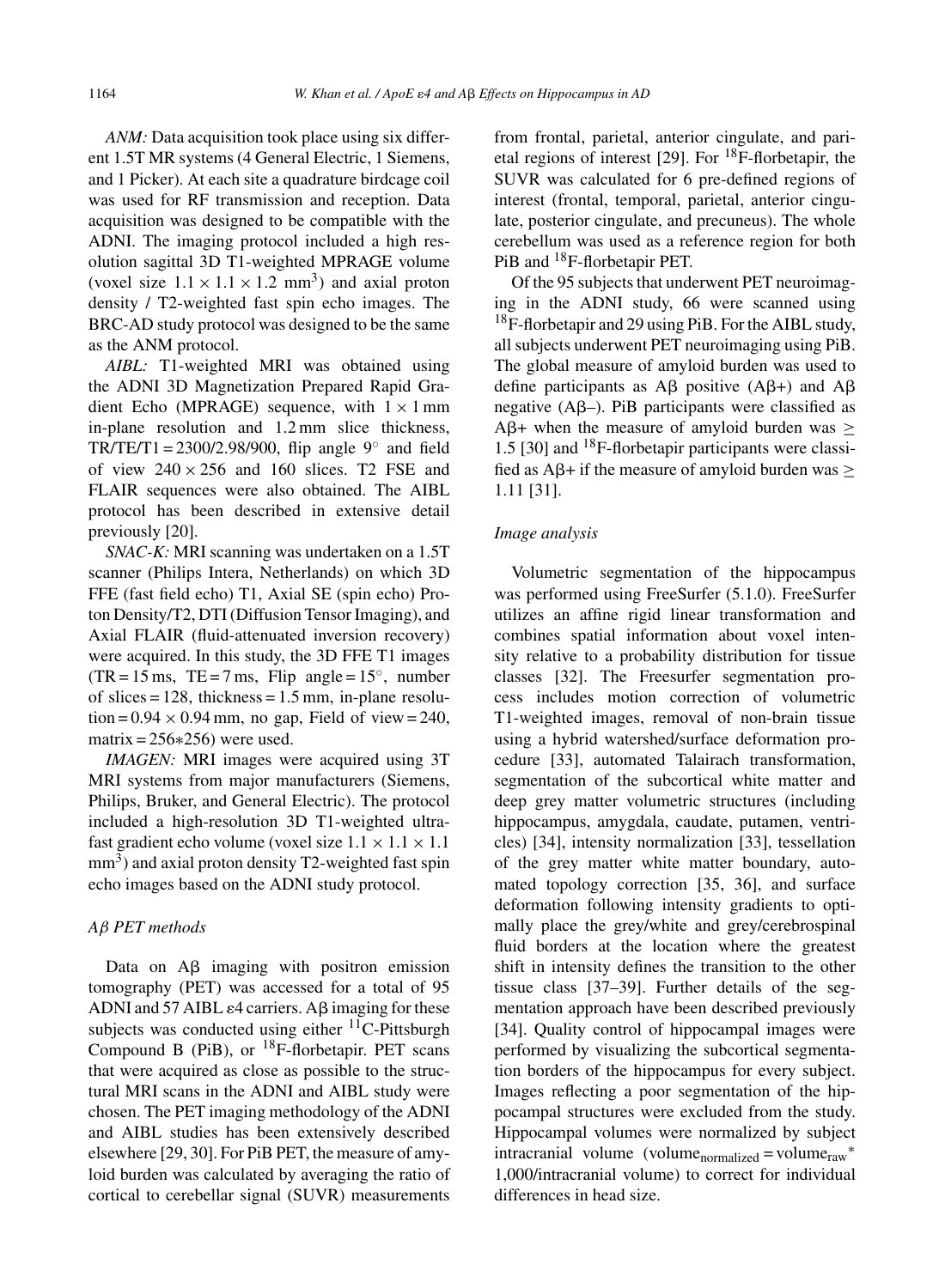#### *Statistical analysis*

To compare demographic statistics, Fisher's exact tests and ANOVA with Tukey-Kramer HSD *post-hoc* tests were used. A linear mixed model regression was used to compare hippocampal volumes by APOE genotype ( $\epsilon$ 2/ $\epsilon$ 3/ $\epsilon$ 4). In accordance with previous work, 44  $\varepsilon$ 2/ $\varepsilon$ 4 individuals were excluded from the analysis due to the opposing protective effect of the  $\varepsilon$ 2 allele and detrimental effect of  $\varepsilon$ 4 allele [40]. The model treated subject age, gender, and baseline diagnosis as fixed terms in the final model. Interaction terms for APOE genotype and diagnosis were also included and image acquisition site was included as a random effect term.

Hippocampal comparisons were also performed in a sample of subjects from the ADNI and AIBL cohorts who were divided into  $\mathbf{A}\mathbf{B}$  and  $\mathbf{A}\mathbf{B}$  – participants. Pairwise multiple comparisons were corrected using a stringent Bonferroni correction method. The R statistical software environment, version 3.1.1, was used to perform all statistical analyses in RStudio. The nlme v3.1–117 [41] package was used to create linear-mixed effects models and multcomp v1.3–6 [42] package for *post-hoc* comparisons.

## **RESULTS**

#### *Demographic characteristics*

In the AD group, a difference in age between APOE groups was significant ( $p = 0.016$ ) with  $\varepsilon$ 2 carriers being significantly older than  $\varepsilon$ 3 carriers and  $\varepsilon$ 4 carriers. For MCI subjects,  $\varepsilon$ 2 and  $\varepsilon$ 3 carriers had significantly higher MMSE scores than  $\varepsilon$ 4 carriers ( $p = 0.016$ ). No other demographic characteristics differed between the groups (Table 2).

# *Comparing the effect of APOE genotype on hippocampal volume in the AD, and normal aging dataset (n = 1,781) and the IMAGEN study of healthy 14-year-old adolescents (n = 1,387)*

In AD patients,  $\varepsilon$ 4 carriers had significantly smaller hippocampal volumes than non-carriers. A significant linear stepwise reduction in hippocampal volume was observed with  $\varepsilon$ 2 carriers possessing the largest volumes,  $\varepsilon$ 3 carriers possessing intermediate volumes and  $\varepsilon$ 4 carriers possessing the smallest volumes. This pattern was also observed in the MCI group (Table 3). The effect of the  $\varepsilon$ 4 allele on hippocampal volume was found to be moderately

dose-dependent in AD patients [left region: Cohen's  $d = 0.10, p \le 0.0001$ ; right region: Cohen's  $d = 0.22$ ,  $p \le 0.0001$ ] and MCI subjects [left region: Cohen's *d* = 0.15, *p*  $\leq$  0.0001; right region: Cohen's *d* = 0.19,  $p < 1$ .

The effect of APOE genotype on hippocampal volumes in CN individuals was not significant (left region:  $p = 0.052$ ; right region:  $p = 0.053$ ) and the magnitude of this non-significant difference in both regions was small (Cohen's *d* = 0.16; effect size  $r = 0.08$ ). This non-significant pattern was also observed in elderly individuals from the SNAC-K study, as well as in healthy adolescents from the IMA-GEN study (Table 3). Figure 1 displays hippocampal volumes by APOE genotype in the AD and normal aging dataset and IMAGEN study of adolescents.

Hippocampal volumes of AD  $\varepsilon$ 4 carriers were found to be significantly smaller than MCI, CN, and non-demented  $\varepsilon$ 4 carriers. This pattern was also observed in MCI  $\varepsilon$ 4 carriers who had significantly smaller volumes than CN, and non-demented  $\varepsilon$ 4 carriers (Table 4). In carriers of the  $\varepsilon$ 2 allele, the MCI and CN groups possessed significantly larger hippocampal volumes than  $\varepsilon$ 2 carriers of the AD group (Table 5).

# *Comparison of hippocampal volumes by ApoE* -*4 and A*β *deposition*

In this analysis,  $\varepsilon$ 4 carriers from the ADNI and AIBL cohort studies were selected and divided into  $A\beta$ + and  $A\beta$ – participants to assess if the effect of APOE  $\varepsilon$ 4 on the hippocampus is modified by levels of  $A\beta$  deposition. Descriptive information for this sample is shown in Table 6. Among  $\varepsilon$ 4+CN individuals, hippocampal volumes between  $A\beta +$ and  $A\beta$ – participants did not significantly differ (left region:  $p = 0.692$ ; right region:  $p = 0.946$ ). MCI  $A\beta$ + participants were found to have significantly smaller hippocampal volumes than MCI  $\mathbf{A}\mathbf{B}$ – participants for the right hippocampus (left hippocampus:  $p = 0.295$ ; right hippocampus:  $p = 0.054$ ). Hippocampal volumes of MCI  $A\beta+\varepsilon$ 4+ participants did not differ when compared to AD  $\mathbf{A}\mathbf{B}+\mathbf{\varepsilon}4 + \mathbf{participants}$ .  $AD \quad A\beta + \varepsilon^4 +$  participants possessed significantly smaller hippocampal volumes than (i) the CN  $\mathbf{A}\mathbf{B}$ – -4 + group (left region: Cohen's *d* = –1.05; *p* ≤ 0.001; right region: Cohen's  $d = -1.03$ ;  $p \le 0.001$ ) and the (ii) CN  $A\beta + \varepsilon 4 + \text{group}$  (left region: Cohen's  $d = -1.09$ ;  $p \le 0.001$ ; right region: Cohen's  $d = -1.02$ ;  $p \leq 0.001$ ). The complete results for these comparisons are shown in Table 7. There was no interaction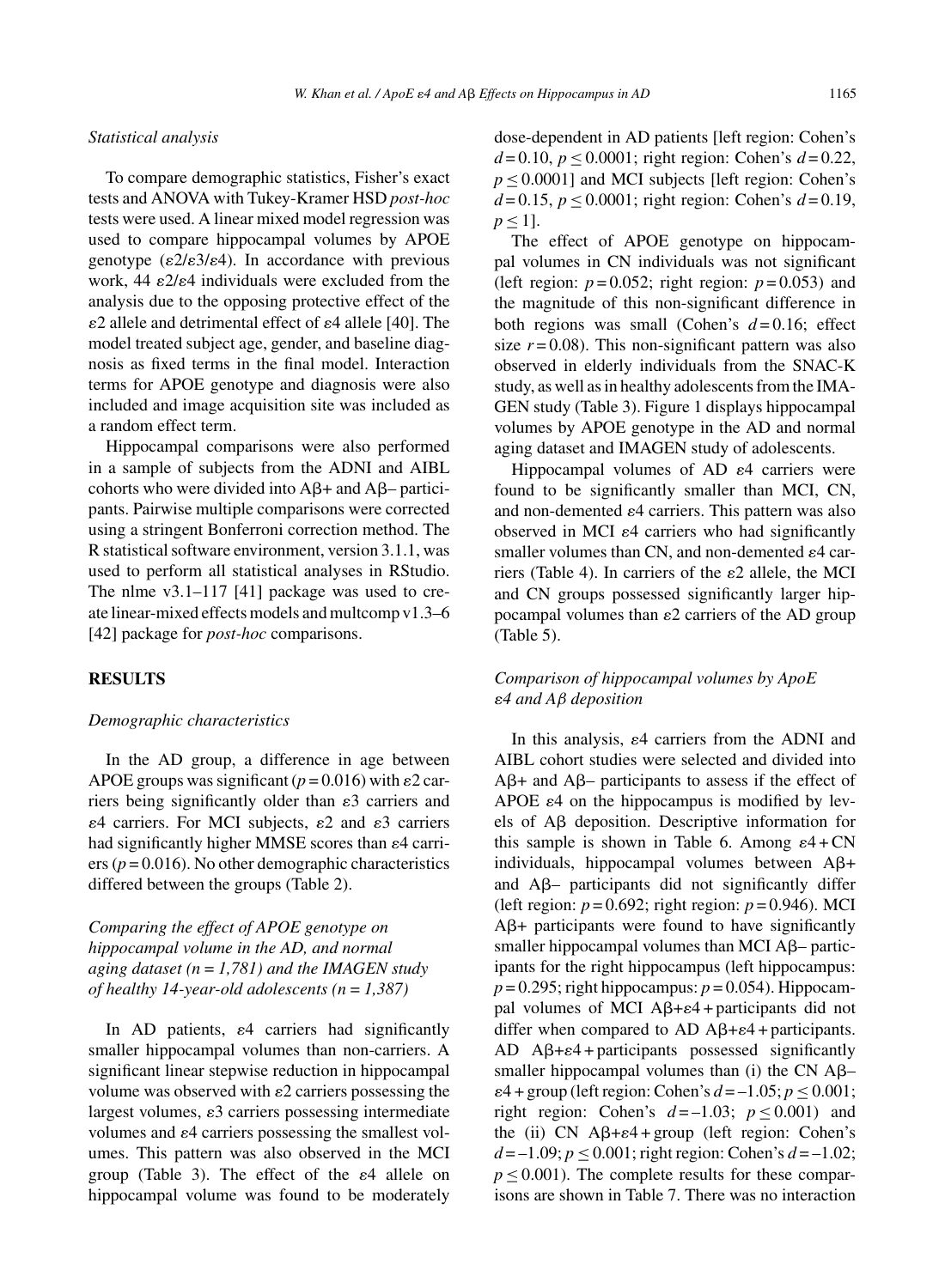|                                              | $\varepsilon$ 2 carriers             | $\varepsilon$ 3 carriers   | ε4 carriers                                           |            |
|----------------------------------------------|--------------------------------------|----------------------------|-------------------------------------------------------|------------|
|                                              | $(n=344)$                            | $(n=1754)$                 | $(n=1070)$                                            |            |
|                                              | $\epsilon$ 2/ $\epsilon$ 3 (n = 326) | $\varepsilon$ <sup>3</sup> | $\overline{\varepsilon}$ 4/ $\varepsilon$ 3 (n = 893) | $p$ -value |
|                                              | $\epsilon 2/\epsilon 2$ (n = 18)     | Homozygotes                | $\epsilon 4/\epsilon 4$ (n = 177)                     |            |
| 1) AD and Normal Aging Dataset $(n = 1,781)$ |                                      |                            |                                                       |            |
| $i) AD (n = 375)$                            |                                      |                            |                                                       |            |
| Number of subjects $(n \, (\%)$              | 17(4.5)                              | 125(33.3)                  | 223(59.5)                                             |            |
| Age (years)                                  | $78.1 \pm 6.6$                       | $76.9 \pm 7.4$             | $74.9 \pm 6.7$                                        | 0.016      |
| Male $(n \, (\%)$                            | 4(23.5)                              | 56 (44.8)                  | 112(50.2)                                             | 0.085      |
| Education                                    | $12.0 \pm 3.6$                       | $11.8 \pm 5.1$             | $12.2 \pm 4.5$                                        | 0.847      |
| <b>MMSE</b>                                  | $21.3 \pm 5.8$                       | $22.1 \pm 4.1$             | $22.1 \pm 3.7$                                        | 0.734      |
| $ICV$ (mL)                                   | $1437 \pm 165$                       | $1520 \pm 166$             | $1532 \pm 188$                                        | 0.110      |
| ii) $MCI (n = 522)$                          |                                      |                            |                                                       |            |
| Number of subjects $(n \, (\%)$              | 29(5.6)                              | 233 (44.6)                 | 260(49.8)                                             |            |
| Age (years)                                  | $75.6 \pm 7.1$                       | $75.3 \pm 7.5$             | $74.2 \pm 6.9$                                        | 0.186      |
| Male $(n \, (\%)$                            | 15(2.9)                              | 144(27.6)                  | 152(29.1)                                             | 0.508      |
| <b>MMSE</b>                                  | $27.6 \pm 1.4$                       | $27.1 \pm 1.8$             | $26.8 \pm 1.8$                                        | 0.016      |
| $ICV$ (mL)                                   | $1491 \pm 173$                       | $1558 \pm 173$             | $1559 \pm 169$                                        | 0.123      |
| iii) CN individuals $(n = 512)$              |                                      |                            |                                                       |            |
| Number of subjects $(n \, (\%))$             | 66 (12.9)                            | 275(53.7)                  | 171 (33.4)                                            |            |
| Age (years)                                  | $75.8 \pm 6.5$                       | $75.9 \pm 6.3$             | $75.6 \pm 6.2$                                        | 0.936      |
| Male $(n \, (\%)$                            | 28(5.5)                              | 139(27.1)                  | 84 (16.4)                                             | 0.495      |
| MMSE                                         | $28.9 \pm 1.1$                       | $29.0\pm1.1$               | $29.1 \pm 1.1$                                        | 0.537      |
| ICV (mL)                                     | $1506 \pm 174$                       | $1521 \pm 162$             | $1518 \pm 160$                                        | 0.797      |
| iv) SNAC-K $(n = 382)$                       |                                      |                            |                                                       |            |
| Number of subjects $(n \, (\%))$             | 45(11.8)                             | 239(62.6)                  | 98 (25.7)                                             |            |
| Age (years)                                  | $67.9 \pm 7.8$                       | $70.1 \pm 8.6$             | $69.5 \pm 8.6$                                        | 0.269      |
| Male $(n \, (\%)$                            | 15(3.9)                              | 102(26.7)                  | 37(9.7)                                               | 0.420      |
| <b>MMSE</b>                                  | $29.2 \pm 0.9$                       | $29.2 \pm 1.0$             | $29.1 \pm 1.1$                                        | 0.365      |
| $ICV$ (mL)                                   | $1478 \pm 265$                       | $1509 \pm 248$             | $1522 \pm 275$                                        | 0.649      |
| 2) IMAGEN $(n = 1,387)$                      |                                      |                            |                                                       |            |
| Number of subjects $(n \, (\%))$             | 187(13.5)                            | 882 (63.6)                 | 318 (22.9)                                            |            |
| Age (years)                                  | $14.4 \pm 0.4$                       | $14.5 \pm 0.4$             | $14.5 \pm 0.4$                                        | 0.523      |
| Male $(n \, (\%)$                            | 97(7.0)                              | 437 (31.5)                 | 152(11)                                               | 0.674      |
| Body Mass Index (BMI)                        | $20.6 \pm 3.2$                       | $20.7 \pm 3.6$             | $20.8 \pm 3.3$                                        | 0.843      |
| <b>CANTAB SWM</b>                            | $31.3 \pm 5.3$                       | $31.2 \pm 5.5$             | $31.0 \pm 5.5$                                        | 0.866      |
| Verbal IQ                                    | $109.6 \pm 15.7$                     | $111.6 \pm 15.5$           | $111.0 \pm 14.9$                                      | 0.258      |
| Nonverbal IQ                                 | $106.5 \pm 14.9$                     | $107.8 \pm 14.4$           | $107.7 \pm 14.1$                                      | 0.523      |
| $ICV$ (mL)                                   | $1472 \pm 155$                       | $1487 \pm 156$             | $1490 \pm 162$                                        | 0.397      |

Table 2 Demographic characteristics of 1) the AD and normal aging dataset by subject group and 2) the IMAGEN study of healthy adolescents

MMSE, Mini-Mental State Examination; ICV, intracranial volume; CANTAB SWM, Cambridge Neuropsychological Test Automated Battery [CANTAB] Spatial Working Memory; IQ, intelligence quotient. Data are Mean ± SD. Percentages are displayed in parentheses.

observed between gender and  $\varepsilon$ 4 status in hippocampal volumes between groups. Hippocampal differences between the different  $A\beta$ + and  $A\beta$ – participants are shown in Fig. 2.

## **DISCUSSION**

Prior neuroimaging studies of APOE  $\varepsilon$ 4 have helped define our current observation of structural changes in the brain, but the mechanisms associated with the detrimental effect of APOE  $\varepsilon$ 4, particularly across the different stages of AD, still remains poorly understood. With recent studies proposing a neurodevelopmental foothold of APOE  $\varepsilon$ 4 on the brain [43, 44], understanding whether atrophy in AD-susceptible areas, such as the hippocampus, are

attributed to pre-clinical manifestations of the disease, or whether these constitute a part of non-specific normal aging is of great importance for earlier diagnosis.

Here we present the largest cross-sectional multicohort study of APOE and hippocampal volume to date  $(n=3,168)$  and discuss a number of key findings. Firstly, a linear neuroanatomic effect of the APOE genotype was observed for hippocampal volumes of AD and MCI subjects, whereby  $\varepsilon$ 4 carriers presented with the lowest volumes,  $\varepsilon$ 3 homozygotes possessed intermediate volumes, and  $\varepsilon$ 2 carriers possessed the largest volumes. As expected,  $\varepsilon$ 4 carriers in the AD and the MCI group had significantly lower hippocampal volumes when compared to CN individuals and a population-based sample of elderly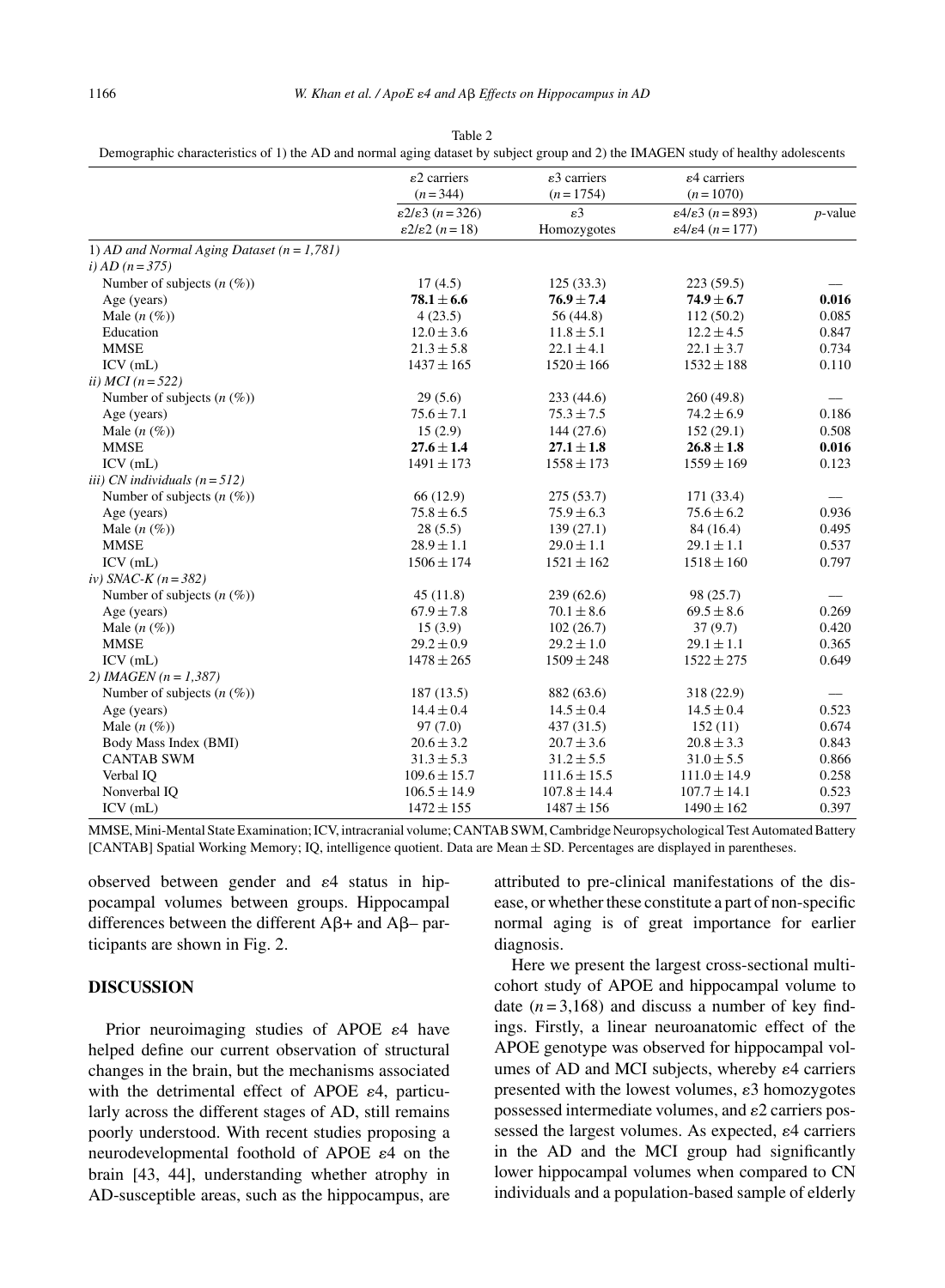|                                                                                | . .                   |                                                                     |                               |                 |                                                         |                                                                                                                                                         |
|--------------------------------------------------------------------------------|-----------------------|---------------------------------------------------------------------|-------------------------------|-----------------|---------------------------------------------------------|---------------------------------------------------------------------------------------------------------------------------------------------------------|
|                                                                                | $\epsilon$ 2 carriers | $\epsilon$ 3 Homozygotes                                            | $\varepsilon$ 4 carriers      | <i>p</i> -value | t-value<br>$\epsilon$ 4 versus<br>$\epsilon$ 2 carrier) | Pairwise Difference<br>$(\varepsilon 2 > \varepsilon 3 > \varepsilon 4)$                                                                                |
| Alzheimer's disease<br>$(n = 365)$                                             |                       |                                                                     |                               |                 |                                                         |                                                                                                                                                         |
| Left Hippocampus                                                               | 2.00                  | 1.91<br>$(0.11; 1.77-2.22)$ $(0.04; 1.83-1.97)$                     | 1.80<br>$(0.02; 1.75-1.84)$   | 0.0001          | $-2.2$                                                  | $\epsilon$ 4< $\epsilon$ 3 = 0.0006;<br>$\epsilon 4 < \epsilon 2 = 0.07$ ;                                                                              |
| <b>Right Hippocampus</b>                                                       | 2.04                  | 1.98<br>$(0.12; 1.80-2.29)$ $(0.04; 1.91-2.06)$ $(0.02; 1.77-1.86)$ | 1.81                          | < 0.0001        | $-2.3$                                                  | $\epsilon$ 3< $\epsilon$ 2=0.86<br>$\epsilon$ 4< $\epsilon$ 3 = <0.0001;<br>$\epsilon$ 4< $\epsilon$ 2=0.042;                                           |
| Mild Cognitive Impairment                                                      |                       |                                                                     |                               |                 |                                                         | $\epsilon 3 < \epsilon 2 = 0.99$                                                                                                                        |
| $(n = 522)$                                                                    |                       |                                                                     |                               |                 |                                                         |                                                                                                                                                         |
| Left Hippocampus                                                               | 2.22                  | 2.09<br>$(0.06; 2.09-2.35)$ $(0.03; 2.03-2.14)$                     | 1.97<br>$(0.02; 1.93 - 2.02)$ | < 0.0001        | $-3.4$                                                  | $\epsilon 4 \lt \epsilon 3 = 0.0004$ ;<br>$\epsilon$ 4< $\epsilon$ 2=0.0015;<br>$\epsilon 3 < \epsilon 2 = 0.19$                                        |
| Right Hippocampus                                                              | 2.27                  | 2.13<br>$(0.06; 2.14-2.39)$ $(0.03; 2.07-2.18)$                     | 2.01<br>$(0.02; 1.97 - 2.05)$ | < 0.0001        | $-3.3$                                                  | $\epsilon 4 < \epsilon 3 = 0.0001$ ;<br>$\epsilon$ 4< $\epsilon$ 2=0.0019;<br>$\epsilon 3 < \epsilon 2 = 0.22$                                          |
| Healthy Controls $(n = 512)$                                                   |                       |                                                                     |                               |                 |                                                         |                                                                                                                                                         |
| Left Hippocampus                                                               | 2.40                  | 2.36<br>$(0.04; 2.32-2.47)$ $(0.02; 2.32-2.40)$                     | 2.30<br>$(0.03; 2.25 - 2.36)$ | 0.052           | $-1.9$                                                  | $\epsilon 4 \lt \epsilon 3 = 0.076$ ;<br>$\epsilon 4 \lt \epsilon 2 = 0.367$ ;                                                                          |
| Right Hippocampus                                                              | 2.43                  | 2.39<br>$(0.04; 2.35-2.51)$ $(0.02; 2.34-2.51)$                     | 2.33<br>$(0.03; 2.27 - 2.39)$ | 0.053           | $-2.0$                                                  | $\epsilon$ 3< $\epsilon$ 2=0.865<br>$\epsilon$ 4< $\epsilon$ 3=0.085;<br>$\epsilon 4 < \epsilon 2 = 0.115$ ;<br>$\epsilon 3 \lt \epsilon 2 = 0.827$     |
| Population-based sample of<br>non-demented elders:<br>SNAC-K study $(n = 382)$ |                       |                                                                     |                               |                 |                                                         |                                                                                                                                                         |
| Left Hippocampus                                                               | 2.72                  | 2.56<br>$(0.08; 2.56-2.87)$ $(0.03; 2.49-2.62)$                     | 2.56<br>$(0.06; 2.45 - 2.67)$ | 0.395           | $-1.9$                                                  | $\epsilon$ 4< $\epsilon$ 3=0.660;<br>$\epsilon 4 < \epsilon 2 = 0.367$ ;                                                                                |
|                                                                                |                       |                                                                     |                               |                 |                                                         | $\epsilon$ 3< $\epsilon$ 2=0.669                                                                                                                        |
| Right Hippocampus                                                              | 2.66                  | 2.53<br>$(0.08; 2.50-2.82)$ $(0.03; 2.46-2.59)$ $(0.06; 2.42-2.64)$ | 2.53                          | 0.509           | $-2.0$                                                  | $\epsilon 4 < \epsilon 3 = 0.625$ ;<br>$\epsilon 4 < \epsilon 2 = 0.530$ ;<br>$\epsilon$ 3< $\epsilon$ 2=0.868                                          |
| Healthy 14-year-old adolescents:<br>IMAGEN study $(n = 1,387)$                 |                       |                                                                     |                               |                 |                                                         |                                                                                                                                                         |
| Left Hippocampus                                                               | 2.88                  | 2.86<br>$(0.02; 2.84-2.93)$ $(0.01; 2.84-2.88)$                     | 2.88<br>$(0.02; 2.84 - 2.92)$ | 0.972           | $-0.3$                                                  | $\epsilon 4 \lt \epsilon 3 = 0.714$ ;<br>$\epsilon 4 \lt \epsilon 2 = 0.960$ ;                                                                          |
| <b>Right Hippocampus</b>                                                       | 2.95                  | 2.91<br>$(0.02; 2.91-3.00)$ $(0.01; 2.89-2.93)$                     | 2.94<br>$(0.02; 2.91 - 2.97)$ | 0.751           | $-0.8$                                                  | $\epsilon 3 < \epsilon 2 = 0.611$<br>$\epsilon 4 \lt \epsilon 3 = 0.399$ ;<br>$\epsilon 4 \lt \epsilon 2 = 0.731$ ;<br>$\epsilon$ 3< $\epsilon$ 2=0.136 |

Table 3 Hippocampal volume results by ApoE genotype in each subject group

Data are mean (SE; min-max). Mean values of normalized hippocampal volumes are reported.

non-demented individuals from the SNAC-K study. These findings are in agreement with previous studies demonstrating a distinct neuroanatomic effect of APOE genotype on brain structure, as well as studies reporting smaller hippocampal volumes in MCI subjects with prodromal stages of AD. Furthermore, our finding of larger hippocampal volumes in  $\varepsilon$ 2 carriers in older healthy groups supports the  $\varepsilon$ 2 allele's suggested effect of protection against neurodegeneration. Previous cellular models have advocated its role in a disease staving protective effect, in particular its ability to modify the neuropathological effects of  $A\beta$ accumulation [45].

The absence of APOE-dependent hippocampal volume loss in CN individuals and in a populationbased sample of elderly individuals suggested that APOE  $\varepsilon$ 4 may not be independently associated with hippocampal atrophy in normal aging. Although the findings from previous APOE studies in non-demented individuals are mixed, our findings replicate a number of earlier neuroimaging studies showing no effect of APOE  $\varepsilon$ 4 on regions such as the hippocampus in normal aging [46–48]. One explanation for the discrepant APOE findings in CN individuals may be related to differences in defining those that fulfil the criteria for pre-clinical AD from subjects showing typical normal aging [11]. Recent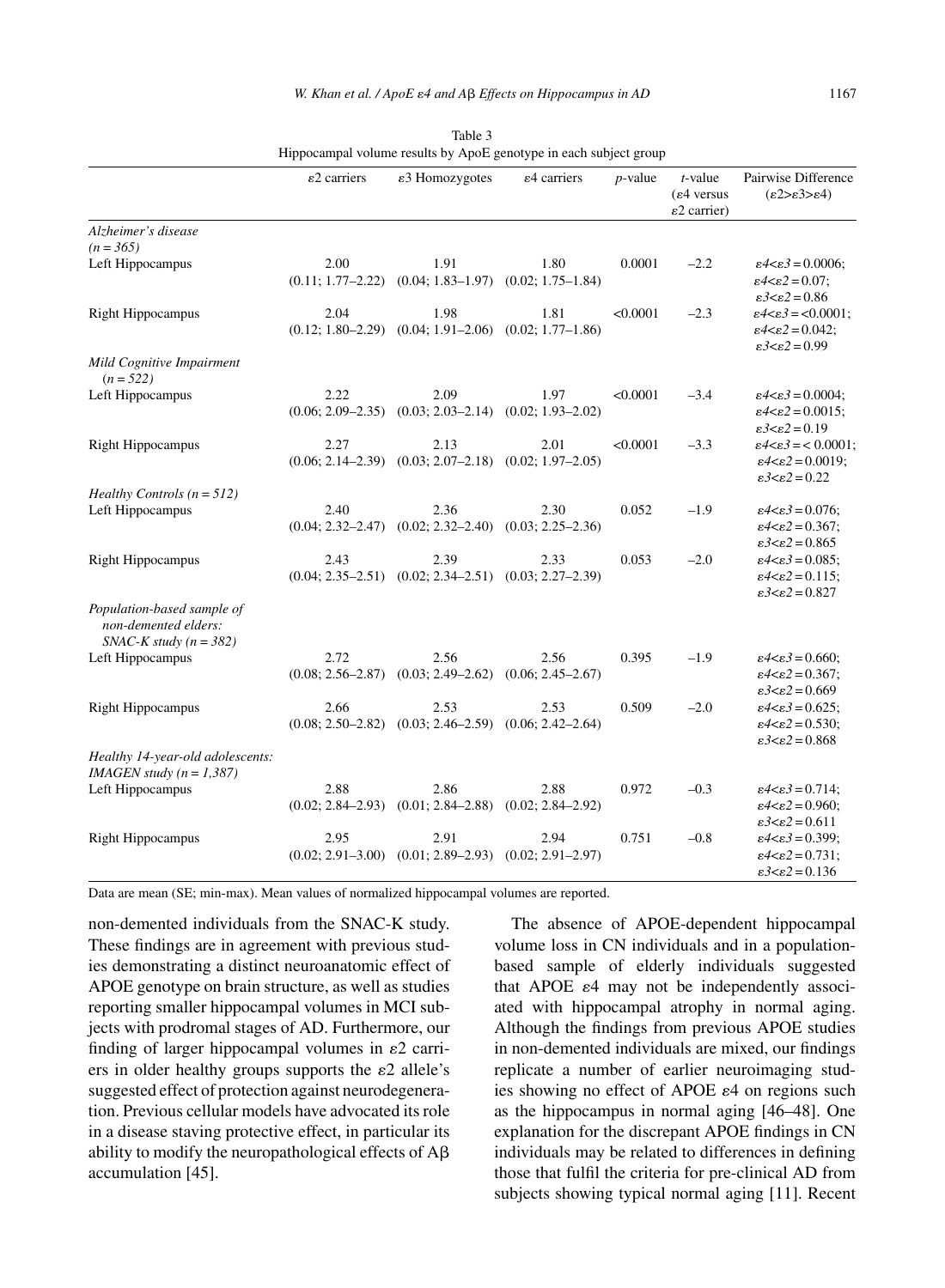

Fig. 1. Hippocampal volumes and ApoE genotype in the AD and normal aging dataset and IMAGEN study. Shown are hippocampal volumes from (a) the left and (b) the right region in the AD and normal aging dataset by baseline diagnosis ApoE genotype ( $\varepsilon$ 2 carriers,  $\varepsilon$ 3 homozygotes, and  $\varepsilon$ 4 carriers). Hippocampal volumes from (c) the left and (d) right region of healthy 14-year-old adolescents in the IMAGEN study. SNAC-K indicates Swedish National study on Aging and Care in Kungsholmen.

|                   |                                                                       |                                                                                                                   | Table 4                                                               |                                                                                       |            |                                                                                                                                                                                                                             |
|-------------------|-----------------------------------------------------------------------|-------------------------------------------------------------------------------------------------------------------|-----------------------------------------------------------------------|---------------------------------------------------------------------------------------|------------|-----------------------------------------------------------------------------------------------------------------------------------------------------------------------------------------------------------------------------|
|                   |                                                                       | Hippocampal volume comparisons of ApoE $\varepsilon$ 4 carriers ( $\varepsilon$ 4+) from different subject groups |                                                                       |                                                                                       |            |                                                                                                                                                                                                                             |
|                   | AD $\varepsilon$ 4 + group<br>$(n=223)$                               | MCI $\varepsilon$ 4 + group<br>$(n=260)$                                                                          | healthy controls<br>$\varepsilon$ 4 + group<br>$(n=171)$              | SNAC-K elderly<br>$\varepsilon$ 4 + group<br>$(n=98)$                                 | $p$ -value | Pairwise Difference<br>$(t$ -value; $p$ -value)                                                                                                                                                                             |
|                   | $\epsilon 3/\epsilon 4$ (n = 159)<br>$\epsilon 4/\epsilon 4$ (n = 64) | $\epsilon$ 3/ $\epsilon$ 4 (n = 203)<br>$\epsilon 4/\epsilon 4$ (n = 57)                                          | $\epsilon 3/\epsilon 4$ (n = 151)<br>$\epsilon 4/\epsilon 4$ $(n=20)$ | $\epsilon 3/\epsilon 4$ (n = 84)<br>$\varepsilon$ 4/ $\varepsilon$ 4 ( <i>n</i> = 14) |            |                                                                                                                                                                                                                             |
| Left Hippocampus  | 1.79<br>$(0.02; 1.75-1.84)$                                           | 1.97<br>$(0.02; 1.93 - 2.02)$                                                                                     | 2.30<br>$(0.03; 2.25 - 2.36)$                                         | 2.56<br>$(0.06; 2.45 - 2.67)$                                                         | < 0.0001   | AD versus $MCI = -5.7$ ; <0.001<br>AD versus $CTL = -14.0$ ; <0.001<br>AD versus SNAC-K = $-8.7$ ; < 0.001<br>MCI versus $CTL = -9.0$ ; <0.001<br>MCI versus $SNAC-K = -6.3$ ; <0.001<br>SNACK versus $CTL = 1.9$ ; 0.208   |
| Right Hippocampus | 1.81<br>$(0.02; 1.77-1.86)$                                           | 2.01<br>$(0.02; 1.97-2.05)$                                                                                       | 2.33<br>$(0.03; 2.27 - 2.39)$                                         | 2.53<br>$(0.06; 2.42 - 2.64)$                                                         | < 0.0001   | AD versus $MCI = -6.0$ ; <0.001<br>AD versus $CTL = -13.4$ ; <0.001<br>AD versus SNAC-K = $-7.9$ ; < 0.001<br>MCI versus $CTL = -8.1$ ; <0.001<br>MCI versus $SNAC-K = -5.3$ ; < 0.001<br>SNAC-K versus $CTL = 1.2$ ; 0.579 |

Data are presented as the mean of normalized hippocampal volumes (Volume/ICV $\times$ 1000). SE with min-max is shown in parentheses.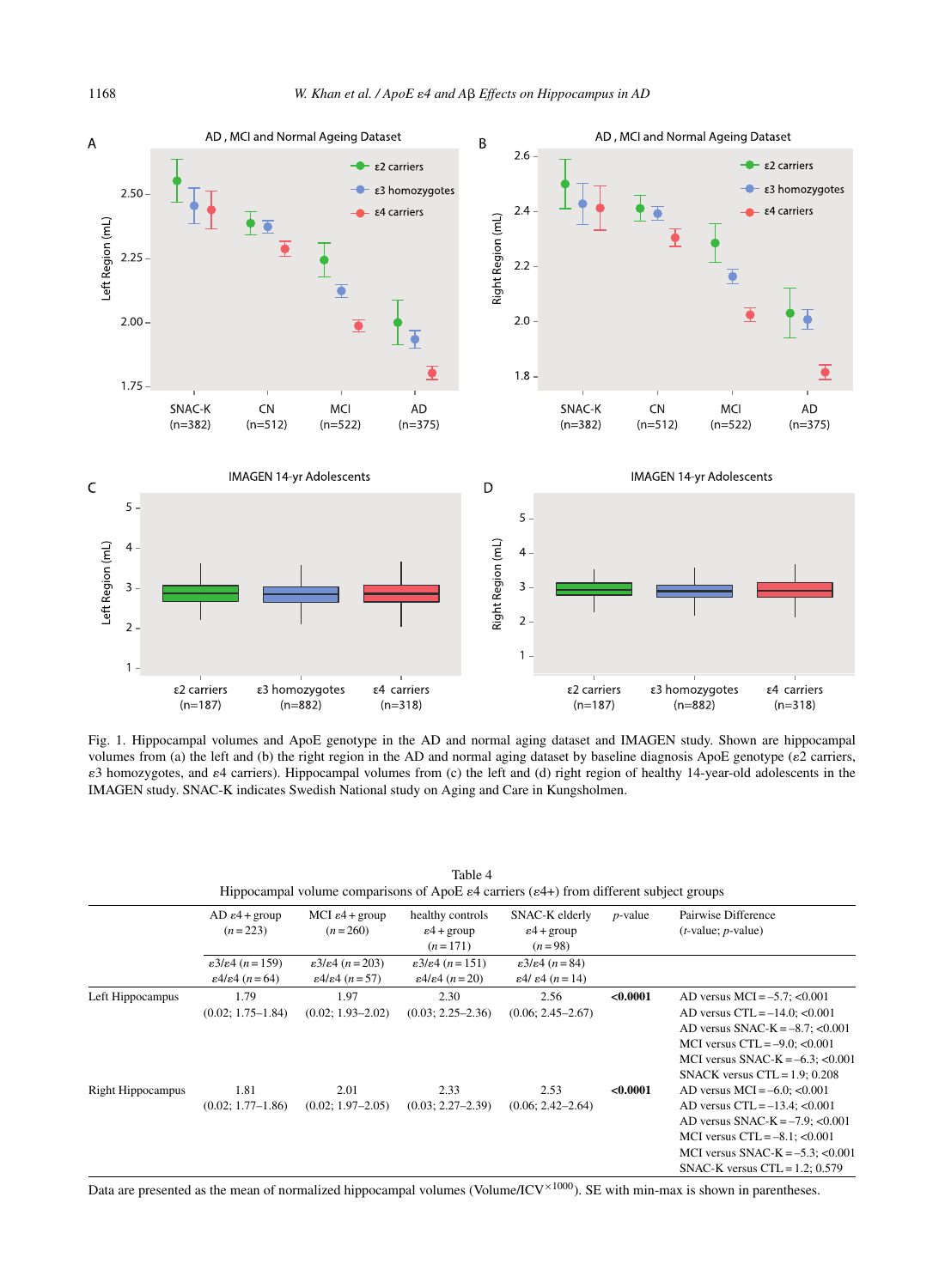|                          | AD $\varepsilon$ 2 + group<br>$(n=17)$                              | MCI $\varepsilon$ 2 + group<br>$(n=29)$                             | healthy controls<br>$\epsilon$ 2 + group<br>$(n=66)$                | SNAC-K elderly<br>$\varepsilon$ 2 + group<br>$(n=45)$               | $p$ -value | Pairwise Difference<br>$(t$ -value; $p$ -value)                                                                                                                                                                      |
|--------------------------|---------------------------------------------------------------------|---------------------------------------------------------------------|---------------------------------------------------------------------|---------------------------------------------------------------------|------------|----------------------------------------------------------------------------------------------------------------------------------------------------------------------------------------------------------------------|
|                          | $\epsilon 3/\epsilon 2$ (n = 17)<br>$\epsilon 2/\epsilon 2$ $(n=0)$ | $\epsilon 3/\epsilon 2$ (n = 29)<br>$\epsilon 2/\epsilon 2$ $(n=0)$ | $\epsilon 3/\epsilon 2$ (n = 64)<br>$\epsilon 2/\epsilon 2$ $(n=2)$ | $\epsilon 3/\epsilon 2$ (n = 42)<br>$\epsilon 2/\epsilon 2$ (n = 3) |            |                                                                                                                                                                                                                      |
| Left Hippocampus         | 2.00<br>$(0.11; 1.77-2.22)$                                         | 2.22<br>$(0.06; 2.09 - 2.35)$                                       | 2.40<br>$(0.04; 2.32 - 2.47)$                                       | 2.72<br>$(0.08; 2.56 - 2.87)$                                       | 0.0003     | AD versus $MCI = -2.1$ ; 0.141<br>AD versus $CTL = -4.0; < 0.001$<br>AD versus $SNAC-K = -3.6$ ; 0.002<br>MCI versus $CTL = -1.9$ ; 0.211<br>MCI versus $SNAC-K = -2.1$ ; 0.137<br>SNAC-K versus $CTL = 1.0$ : 0.753 |
| <b>Right Hippocampus</b> | 2.04<br>$(0.12; 1.80 - 2.29)$                                       | 2.27<br>$(0.06; 2.14 - 2.39)$                                       | 2.43<br>$(0.04; 2.35 - 2.51)$                                       | 2.66<br>$(0.08; 2.50 - 2.82)$                                       | 0.0035     | AD versus $MCI = -2.1: 0.144$<br>AD versus $CTL = -3.8$ ; < 0.001<br>AD versus $SNAC-K = -2.1$ ; 0.129<br>MCI versus $CTL = -1.5$ ; 0.410<br>MCI versus $SNAC-K = -0.9$ ; 0.796<br>SNAC-K versus $CTL = 0.2$ ; 0.998 |

Table  $5 \overline{1}$ Hippocampal volume comparisons of ApoE  $\varepsilon$ 2 carriers ( $\varepsilon$ 2+) from different subject groups

Table 6 Demographic characteristics of  $\varepsilon$ 4 carriers from the ADNI and AIBL study divided into  $\mathsf{A}\mathsf{B}+$  and  $\mathsf{A}\mathsf{B}-$  participants

|                                 | $AD AB+$       | $MCI$ A $\beta$ + | MCI $AB-$       | $CN A\beta+$   | $CN$ A $\beta$ - | $p$ -value |
|---------------------------------|----------------|-------------------|-----------------|----------------|------------------|------------|
| ADNI study $(n=95)$             |                |                   |                 |                |                  |            |
| Number of subjects $(n \ (\%))$ | 8(8.4)         | 58 (61.0)         | 7(7.4)          | 14(14.7)       | 8(8.4)           |            |
| Age (years)                     | $70.2 \pm 7.3$ | $72.5 \pm 7.3$    | $77.3 \pm 4.9$  | $77.1 \pm 3.4$ | $75.1 \pm 4.0$   | 0.041      |
| Male $(\%)$                     | 4(7.1)         | 37(66.1)          | 5(8.9)          | 4(7.1)         | 6(10.7)          | 0.113      |
| MMSE                            | $23 \pm 1.7$   | $27.2 \pm 1.7$    | $27.1 \pm 1.9$  | $29.4 \pm 0.8$ | $29.4 \pm 0.9$   | < 0.001    |
| $ICV$ (mL)                      | $1556 \pm 210$ | $1583 \pm 198$    | $1494 \pm 176$  | $1429 \pm 98$  | $1591 \pm 209$   | 0.08       |
| AIBL study $(n = 57)$           |                |                   |                 |                |                  |            |
| Number of subjects $(n \ (\%))$ | 7(12.2)        | 1(1.8)            | 3(5.3)          | 20(35.0)       | 26(45.6)         |            |
| Age (years)                     | $77.7 \pm 7.8$ | $58 + -$          | $79.7 \pm 12.0$ | $78.1 \pm 6.5$ | $71.5 \pm 5.8$   | 0.001      |
| Male $(\%)$                     | 1(3.7)         | 1(3.7)            | 1(3.7)          | 10(37.0)       | 14(51.9)         | 0.296      |
| MMSE                            | $19.4 \pm 3.8$ | $27.0 + -$        | $27.7 \pm 2.5$  | $27.4 \pm 3.1$ | $27.2 + 4.3$     | < 0.001    |
| $ICV$ (mL)                      | $1466 \pm 87$  | $1515 \pm -$      | $1592 \pm 301$  | $1535 \pm 159$ | $1545 \pm 165$   | 0.781      |

MMSE, Mini-Mental State Examination; ICV, intracranial volume. Bolded values are significant at  $p < 0.05$  or the  $p < 0.001$  level. In the ADNI study, of the 95 subjects who underwent PET neuroimaging, 66 were scanned using <sup>18</sup>F-florbetapir and 29 using <sup>11</sup>C-Pittsburgh Compound B (PiB). In the AIBL study, all subjects underwent PET neuroimaging using PiB.

Table 7 Hippocampal volume results in CN individuals, MCI subjects, and AD patient  $\varepsilon$ 4 carriers by levels of A $\beta$  deposition CN  $\mathbf{A}\mathbf{B}$ – CN  $\mathbf{A}\mathbf{B}$ + MCI  $\mathbf{A}\mathbf{B}$  MCI  $\mathbf{A}\mathbf{B}$ +  $\mathbf{A}\mathbf{D}\mathbf{A}\mathbf{B}$ +  $\mathbf{p}$ -value Pairwise Difference  $(n=34)$   $(n=34)$   $(n=10)^{3}$  $(n=27)^{4}$  (*n* = 15) (*Cohen*'*s d*; *p-value*)  $(\text{versus CN }A\beta - \varepsilon 4+)$ Left Hippocampus 2.42 (0.052) 2.39 (0.053) 2.18 (0.095) 1.97 (0.04) 1.88 (0.078)  $\leq 0.0001$  CN A $\beta$ + = –0.08; 0.692 MCI  $A\beta$ – = –0.42;<0.0001 MCI  $\text{A}\beta$ + = -1.26;<0.0001  $AD A\beta+ = -1.09; < 0.0001$ Right Hippocampus 2.45 (0.056) 2.44 (0.058) 2.27 (0.01) 1.94 (0.043) 1.90 (0.084) **<0.0001** CN A $\beta$ + = -0.01; 0.946 MCI A $\beta$ – = –0.29; 0.147 MCI  $\text{A}\beta$ + = -1.26;<0.0001 AD  $\mathsf{A}\mathsf{B}\text{+} = -1.02; < 0.0001$ 

Data are presented as the estimated marginal mean of normalized hippocampal volumes and SE in parentheses. <sup>¥</sup>MCI follow diagnosis was available for ADNI (0–36 months) and AIBL (0–54 months).

studies have since shown that APOE  $\varepsilon$ 4 is linked to  $\Delta \beta$  deposition and may exert a synergistic effect to promote cognitive decline [49, 50].

To test whether an  $\mathsf{A}\beta$ -dependent effect of  $\mathsf{APOE}$ -4 would be associated with greater hippocampal

volume loss, we examined the combined effect of APOE  $\varepsilon$ 4 and A $\beta$  on the hippocampus. We found no significant differences in hippocampal volume between CN A $\beta$ +  $\varepsilon$ 4+ individuals and CN A $\beta$ –  $\varepsilon$ 4+ individuals, suggesting that in healthy individuals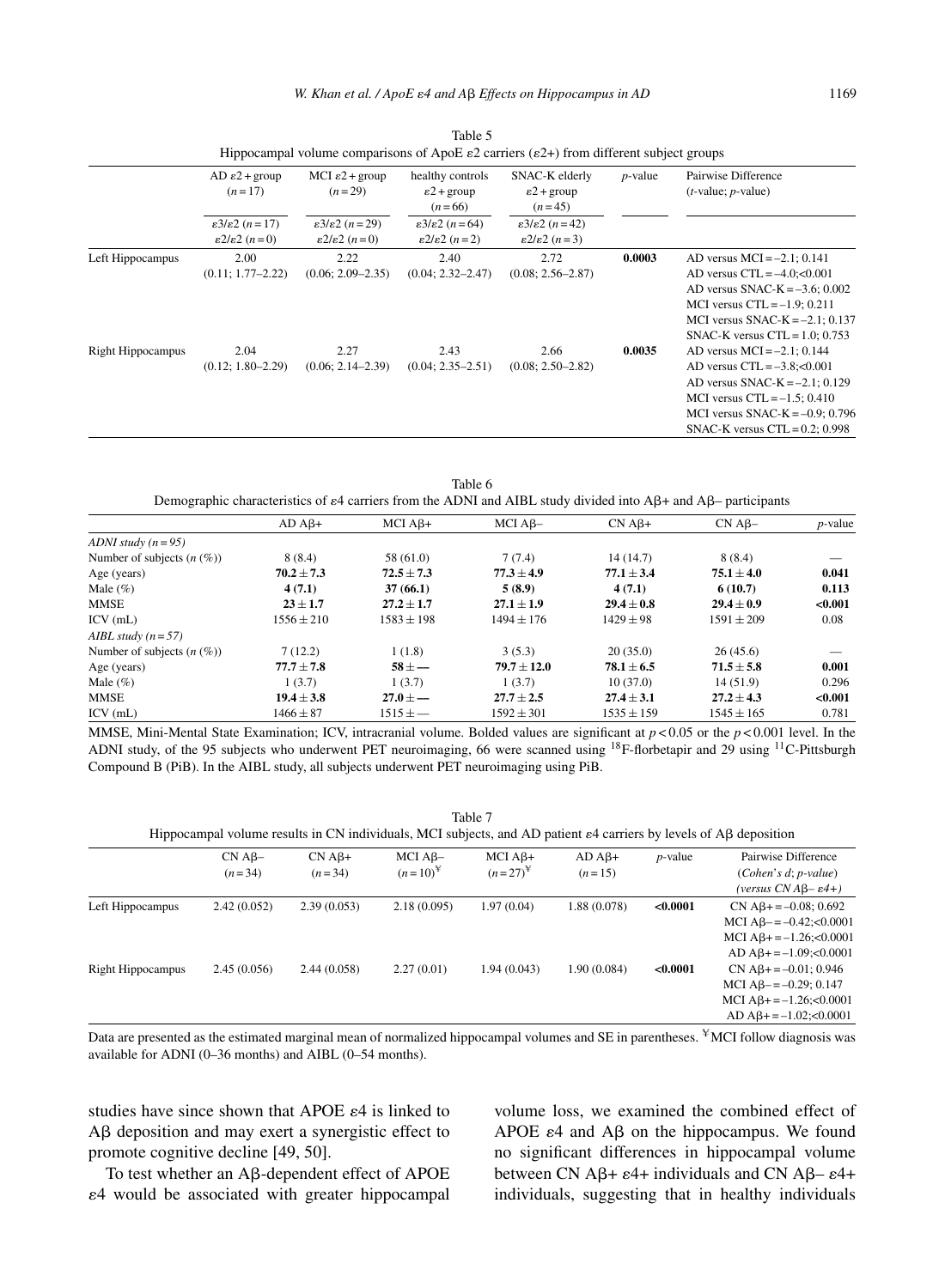

Fig. 2. Hippocampal volumes of ε4 carriers by diagnosis and Aβ. Data was used from the ADNI and AIBL cohorts for subjects that had available PET AB. MCI subjects were further divided by follow-up diagnosis in ADNI (0–36 months) and AIBL (0–54 months). Shown are baseline hippocampal volumes from (a) the left and (b) the right region. Note: There were no MCI-nc  $\mathsf{AB}-\varepsilon 4$  carriers that converted to AD during the current follow-up period of the ADNI and AIBL studies. A $\beta$ , amyloid- $\beta$ ; CN, cognitively normal; CN A $\beta$ –, A $\beta$ – negative CN group; CN Aβ+, Aβ positive CN group; MCI, mild cognitive impairment; MCI Aβ-, Aβ negative MCI group; MCI-c, MCI non-converter; MCI-nc AB+, AB positive MCI-nc group; MCI-c, MCI-converter; MCI-c AB+, AB positive MCI-c group; AD, Alzheimer's disease; AD  $A\beta$ +,  $A\beta$  positive AD group.

there is no effect of APOE  $\varepsilon$ 4 and A $\beta$  on the hippocampus. This is consistent with previous studies that have shown that the relationship between APOE  $\varepsilon$ 4, A $\beta$ , and brain atrophy is mediated by CSF ptau181 levels [51, 52] and, in the absence of abnormal p-tau181 levels, there is no synergistic relationship between APOE  $\varepsilon$ 4 and A $\beta$  deposition. Hippocampal volumes of MCI A $\beta$ +  $\varepsilon$ 4+ individuals did not differ when compared to AD A $\beta$ +  $\varepsilon$ 4+ participants, suggesting that a similar degree of hippocampal loss that is expected in AD has already manifested in MCI subjects. Our findings are supported by empirical evidence which has shown that APOE induces intracellular degradation of  $\overrightarrow{AB}$  peptides facilitating synaptotoxicity, neuroinflammation, and tau hyperphosphorylation [5, 53]. It is therefore possible that  $\text{A}\beta$  and the  $\varepsilon$ 4 in conjunction impart greater levels of neuronal toxicity and injury in the presence of hippocampal neurodegeneration.

Recent studies have suggested an  $\overrightarrow{AB}$  independent effect of the APOE  $\varepsilon$ 4 on neuronal integrity as another explanation for the gene's effect on brain structure [47, 54]. A study by Dean and colleagues [44] argued that an early neurodevelopmental foothold of APOE on the brain may render individuals more susceptible to the toxic and downstream neurodegenerative

effects of  $A\beta$  later in life. However, findings from our large sample of 14-year-old adolescents showed that there were no hippocampal volume differences present between the APOE groups, suggesting that -4 carriers are unlikely to be at risk in adolescence, but may perhaps develop a greater risk later in life. Similar studies, such as that of O'Dwyer and colleagues [15] reported lower hippocampal volumes in  $\varepsilon$ 4 carriers aged in their mid-twenties. Although differences may be attributed to the methodological approach adopted for the automated segmentation of the hippocampus, we cannot exclude the possibility of a low APOE penetrance in our young sample. Nevertheless, previous studies in younger  $\varepsilon$ 4 carriers have shown that APOE plays a fundamental role in modulating brain function in the absence of any differences in brain volume [47].

An important caveat when interpreting the results of this study is that the multi-cohort data was crosssectional and a more complete understanding of how hippocampal trajectories vary with age would require longitudinal data. In particular, more neuroimaging studies need to be conducted into typical cognitive aging across the lifespan [18] in order to differentiate between brain changes that are associated with typical normal aging from those that arise from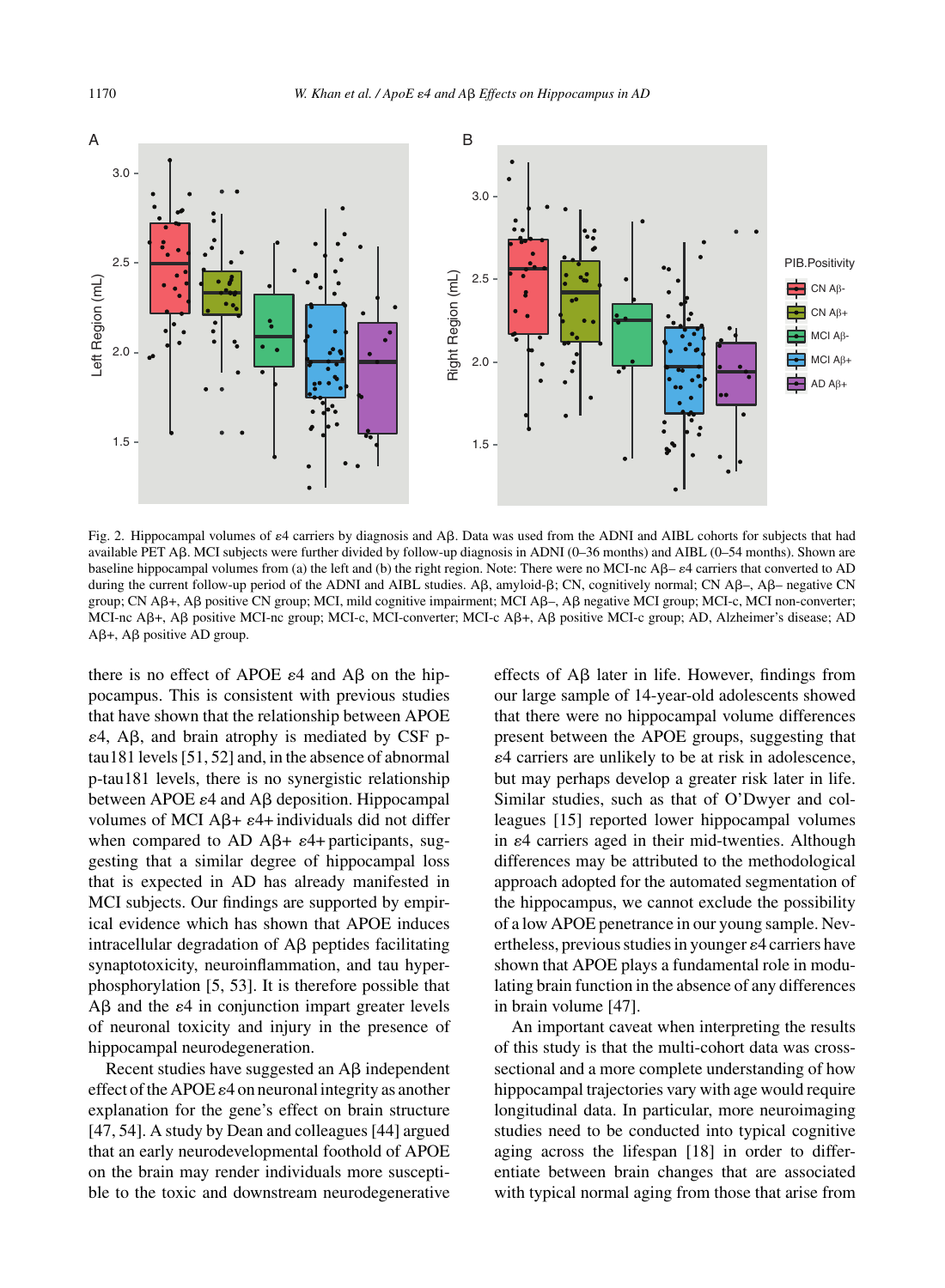$APOE \varepsilon 4$  dependent mechanisms and  $\beta$ -amyloidosis. Additionally, when combining data across cohort studies, it is important to consider study design differences that may complicate the interpretation of our results. For instance, the use of different AD diagnostic criteria across the different cohort studies may contribute to a level of diagnostic variability between groups. Participants from the ADNI and AIBL study were also highly educated, had few comorbidities, and were of Caucasian background. As such, future prospective studies with more representative samples should be conducted to address how these comorbidities, namely the presence of vascular disease, could potentially influence the size of the hippocampus. We demonstrated that systematic bias was not present in our dataset when comparing hippocampal volumes between APOE groups within each cohort study separately (Supplementary Material). Additional factors such as the use of two different PET radioligands meant that SUVR values of tracer uptake could not be compared as a single continuous measure. However, ongoing working groups such as the Centiloid project will further enable a more standardized approach for the direct comparability of results across different labs when different tracers and methods of analysis are employed [55].

Despite these limitations, this is first multi-cohort neuroimaging study of APOE genotype that attempts to characterize the differential risk of APOE on hippocampal volumes of subjects with varying stages of AD. Using metadata and clinical phenotyping pooled across several cohort studies, we were systematically able to demonstrate differential effects of the different APOE gene polymorphisms on hippocampal volume. An independent sample of healthy 14-year-old adolescents also provides an understanding into the role of APOE in adolescent brain neurodevelopment.

In conclusion, our findings in the largest APOE neuroimaging dataset show that hippocampal volume loss is present in patients with AD and in subjects with an increased risk of developing AD, particularly subjects with memory impairment. However, healthy older individuals did not show APOE  $\varepsilon$ 4 dependent changes in the hippocampus, suggesting that the relationship between APOE  $\varepsilon$ 4 and A $\beta$  may be mediated by the presence of neurodegeneration. The same pattern was also observed in healthy young adolescents who possessed no hippocampal differences between different APOE groups. Our study thus shows hippocampal volume loss is moderated by APOE  $\varepsilon$ 4 and  $A\beta$  in AD and the MCI stages of the AD pathological process. The influence of these three markers could be considered as prognostic tools in clinical trials and therapeutic interventions of AD.

## **ACKNOWLEDGMENTS**

Data used in preparation of this article were obtained from the Alzheimer's Disease Neuroimaging Initiative (ADNI) database ([http://adni.](http://adni.loni.ucla.edu) [loni.ucla.edu](http://adni.loni.ucla.edu)). As such, the investigators within the ADNI contributed to the design and implementation of ADNI and/or provided data but did not participate in analysis or writing of this report. A complete listing of ADNI investigators can be found on ADNI website [\(http://adni.loni.usc.edu/](http://adni.loni.usc.edu/)).

Data used in the preparation of this article were obtained from the Australian Imaging Biomarkers and Lifestyle Flagship Study of Ageing (AIBL) funded by the Commonwealth Scientific and Industrial Research Organisation (CSIRO), which was made available at the ADNI database ([http://www.](http://www.loni.ucla.edu/ADNI) [loni.ucla.edu/ADNI\)](http://www.loni.ucla.edu/ADNI). The AIBL researchers contributed data but did not participate in analysis or writing of this report. AIBL researchers can be found on the AIBL website (<http://aibl.csiro.au>).

Data used in the preparation of this study was obtained from the AddNeuroMed study which was supported by InnoMed, (Innovative Medicines in Europe) an Integrated Project funded by the European Union of the Sixth Framework program priority FP6- 2004-LIFESCIHEALTH-5, Life Sciences, Genomics and Biotechnology for Health, Health Research Council of Academy of Finland (HS), The Gamla Tjanarinnor Foundation, The Swedish Alzheimer's Association and Swedish Brain Power.

Data used in the preparation of this study were obtained from the Swedish National Study of Aging and Care in Kungsholmen (SNAC-K) which was supported by Stiftelsen för Gamla Tjänarinnor and Sigurd och Elsa Goljes Minne, the Swedish Research Council, the Swedish Council for Working Life and Social Research, Swedish Brain Power, an Alexander von Humboldt Research Award, and a donation from the af Jochnick Foundation.

Data used in the preparation of this study were obtained for the IMAGEN study which was supported by the IMAGEN project, which receives research funding from the European Community's Sixth Framework Program (LSHM-CT-2007-037286) and coordinated project ADAMS (242257), as well as the NIHR Biomedical Research Centre for Mental Health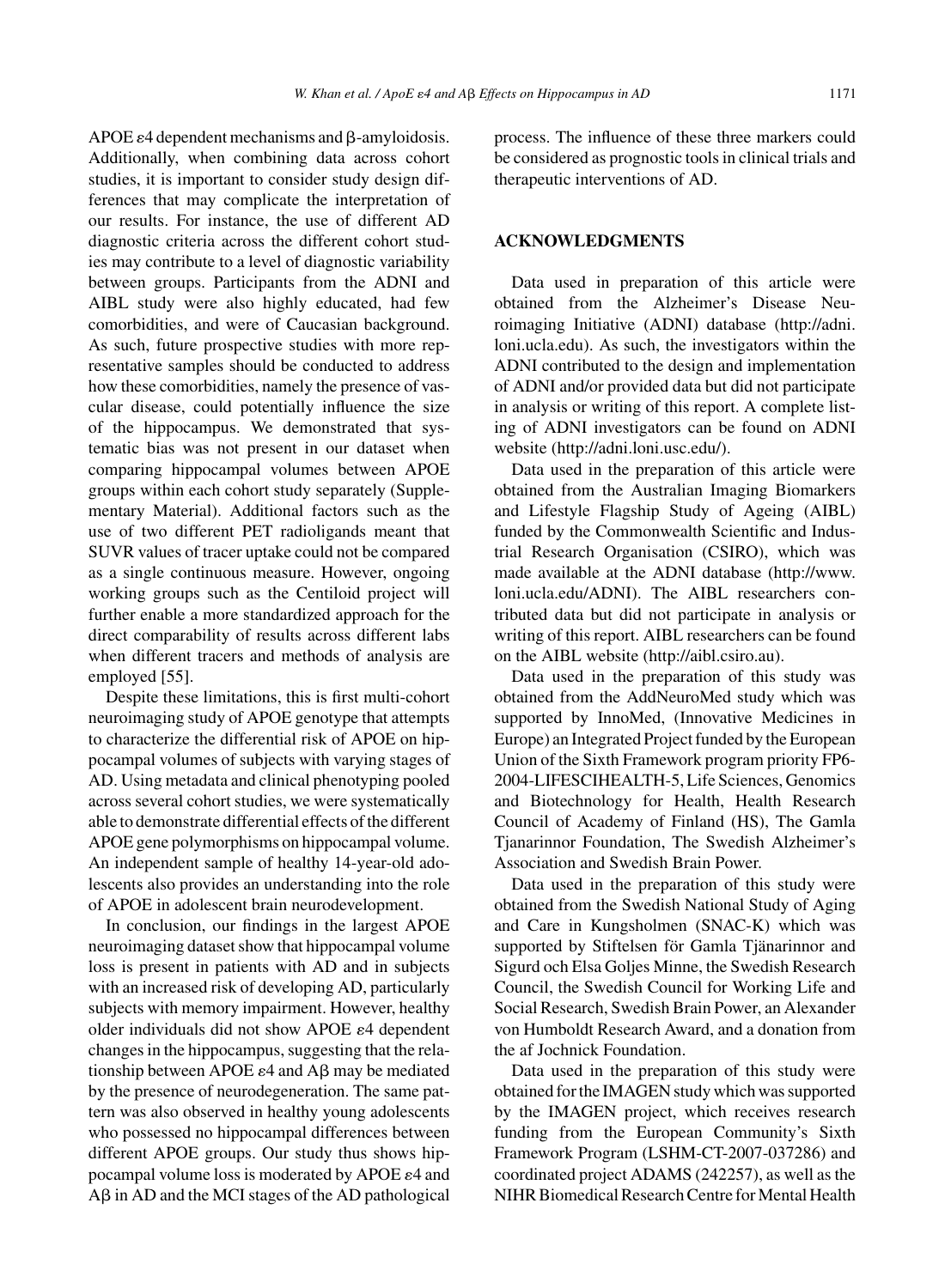and NIHR Biomedical Research Unit for Dementia at South London and Maudsley NHS Foundation Trust and Institute of Psychiatry, Psychology, and Neuroscience (IoPPN), King's College London, Alzheimer Research UK and the IMI funded European Medical Information Framework.

Authors' disclosures available online [\(http://j-alz.](http://j-alz.com/manuscript-disclosures/161097r1) [com/manuscript-disclosures/161097r1\)](http://j-alz.com/manuscript-disclosures/161097r1).

# **SUPPLEMENTARY MATERIAL**

The supplementary material is available in the electronic version of this article: [http://dx.doi.org/](http://dx.doi.org/10.3233/JAD-161097) [10.3233/JAD-161097.](http://dx.doi.org/10.3233/JAD-161097)

#### **REFERENCES**

- [1] Saunders AM, Strittmatter WJ, Schmechel D, George-Hyslop St, Pericak-Vance PH, Joo MA, Rosi SH, Gusella BL, Crapper-MacLachlan JF, Alberts DR, Hulette MJ, Crain C, Goldgaber B, Roses D, AD (1993) Association of apolipoprotein E allele 4 with late-onset familial and sporadic Alzheimer's disease. *Neurology* **43**, 1467-1472.
- [2] Lehtovirta M, Soininen H, Laakso MP, Partanen K, Helisalmi S, Mannermaa A, Ryynänen M, Kuikka J, Hartikainen P, Riekkinen PJ (1996) SPECT and MRI analysis in Alzheimer's disease: Relation to apolipoprotein E epsilon 4 allele. *J Neurol Neurosurg Psychiatry* **60**, 644-649.
- [3] Harold D, Abraham R, Hollingworth P, Sims R, Gerrish A, Hamshere ML, Pahwa JS, Moskvina V, Dowzell K, Williams A, Jones N, Thomas C, Stretton A, Morgan AR, Lovestone S, Powell J, Proitsi P, Lupton MK, Brayne C, Rubinsztein DC, Gill M, Lawlor B, Lynch A, Morgan K, Brown KS, Passmore PA, Craig D, McGuinness B, Todd S, Holmes C, Mann D, Smith AD, Love S, Kehoe PG, Hardy J, Mead S, Fox N, Rossor M, Collinge J, Maier W, Jessen F, Schürmann B, Van Den Bussche H, Heuser I, Kornhuber J, Wiltfang J, Dichgans M, Frölich L, Hampel H, Hüll M, Rujescu D, Goate AM, Kauwe JSK, Cruchaga C, Nowotny P, Morris JC, Mayo K, Sleegers K, Bettens K, Engelborghs S, De Deyn PP, Van Broeckhoven C, Livingston G, Bass NJ, Gurling H, McQuillin A, Gwilliam R, Deloukas P, Al-Chalabi A, Shaw CE, Tsolaki M, Singleton AB, Guerreiro R, Mühleisen TW, Nöthen MM, Moebus S, Jöckel K-H, Klopp N, Wichmann H-E, Carrasquillo MM, Pankratz VS, Younkin SG, Holmans PA, O'Donovan M, Owen MJ, Williams J (2009) Genome-wide association study identifies variants at CLU and PICALM associated with Alzheimer's disease. *Nat Genet* **41**, 1088-1093.
- [4] Jiang Q, Lee CYD, Mandrekar S, Wilkinson B, Cramer P, Zelcer N, Mann K, Lamb B, Willson TM, Collins JL, Richardson JC, Smith JD, Comery TA, Riddell D, Holtzman DM, Tontonoz P, Landreth GE (2008) ApoE promotes the proteolytic degradation of Abeta. *Neuron* **58**, 681-693.
- [5] Verghese PB, Castellano JM, Garai K, Wang Y, Jiang H, Shah A, Bu G, Frieden C, Holtzman DM (2013) ApoE influences amyloid- $\beta$  (A $\beta$ ) clearance despite minimal apoE/A $\beta$ association in physiological conditions. *Proc Natl Acad Sci USA* **110**, E1807-E1816.
- [6] Kim J, Basak JM, Holtzman DM (2009) The role of apolipoprotein E in Alzheimer's disease. *Neuron* **63**, 287- 303.
- [7] Farlow MR, He Y, Tekin S, Xu J, Lane R, Charles HC (2004) Impact of APOE in mild cognitive impairment. *Neurology* **63**, 1898-1901.
- [8] Fleisher A, Grundman M, Jack CR, Petersen RC, Taylor C, Kim HT, Schiller DHB, Bagwell V, Sencakova D, Weiner MF, DeCarli C, DeKosky ST, van Dyck CH, Thal LJ (2005) Sex, apolipoprotein E epsilon 4 status, and hippocampal volume in mild cognitive impairment. *Arch Neurol* **62**, 953- 957.
- [9] Jack CR, Knopman DS, Jagust WJ, Petersen RC, Weiner MW, Aisen PS, Shaw LM, Vemuri P, Wiste HJ, Weigand SD, Lesnick TG, Pankratz VS, Donohue MC, Trojanowski JQ (2013) Tracking pathophysiological processes in Alzheimer's disease: An updated hypothetical model of dynamic biomarkers. *Lancet Neurol* **12**, 207-216.
- [10] Fouquet M, Besson FL, Gonneaud J, La Joie R, Chételat G (2014) Imaging brain effects of APOE4 in cognitively normal individuals across the lifespan. *Neuropsychol Rev* **24**, 290-299.
- [11] Fjell AM, McEvoy L, Holland D, Dale AM, Walhovd KB (2014) What is normal in normal aging? Effects of aging, amyloid and Alzheimer's disease on the cerebral cortex and the hippocampus. *Prog Neurobiol* **117**, 20-40.
- [12] Cherbuin N, Leach LS, Christensen H, Anstey KJ (2007) Neuroimaging and APOE genotype: A systematic qualitative review. *Dement Geriatr Cogn Disord* **24**, 348-362.
- [13] Morra JH, Tu Z, Apostolova LG, Green AE, Avedissian C, Madsen SK, Parikshak N, Toga AW, Jack CR, Schuff N, Weiner MW, Thompson PM (2009) Automated mapping of hippocampal atrophy in 1-year repeat MRI data from 490 subjects with Alzheimer's disease, mild cognitive impairment, and elderly controls. *Neuroimage* **45**, S3-15.
- [14] Shi J, Leporé N, Gutman BA, Thompson PM, Baxter LC, Caselli RL, Wang Y (2014) Genetic influence of apolipoprotein E4 genotype on hippocampal morphometry: An N=725 surface-based Alzheimer's disease neuroimaging initiative study. *Hum Brain Mapp* **35**, 3903-3918.
- [15] O'Dwyer L, Lamberton F, Matura S, Tanner C, Scheibe M, Miller J, Rujescu D, Prvulovic D, Hampel H (2012) Reduced hippocampal volume in healthy young ApoE4 carriers: An MRI study. *PLoS One* **7**, e48895.
- [16] Alexopoulos P, Richter-Schmidinger T, Horn M, Maus S, Reichel M, Sidiropoulos C, Rhein C, Lewczuk P, Doerfler A, Kornhuber J (2011) Hippocampal volume differences between healthy young apolipoprotein E  $\varepsilon$ 2 and  $\varepsilon$ 4 carriers. *J Alzheimers Dis* **26**, 207-210.
- [17] Liu C-C, Liu C-C, Kanekiyo T, Xu H, Bu G (2013) Apolipoprotein E and Alzheimer disease: Risk, mechanisms and therapy. *Nat Rev Neurol* **9**, 106-118.
- [18] Jack CR, Wiste HJ, Weigand SD, Knopman DS, Vemuri P, Mielke MM, Lowe V, Senjem ML, Gunter JL, Machulda MM, Gregg BE, Pankratz VS, Rocca WA, Petersen RC (2015) Age, sex, and APOE  $\varepsilon$ 4 effects on memory, brain structure, and  $\beta$ -amyloid across the adult life span. *JAMA Neurol* **72**, 511-519.
- [19] Aisen PS, Petersen RC, Donohue MC, Gamst A, Raman R, Thomas RG, Walter S, Trojanowski JQ, Shaw LM, Beckett LA, Jack CR, Jagust W, Toga AW, Saykin AJ, Morris JC, Green RC, Weiner MW (2010) Clinical core of the Alzheimer's disease neuroimaging initiative: Progress and plans. *Alzheimers Dement* **6**, 239-246.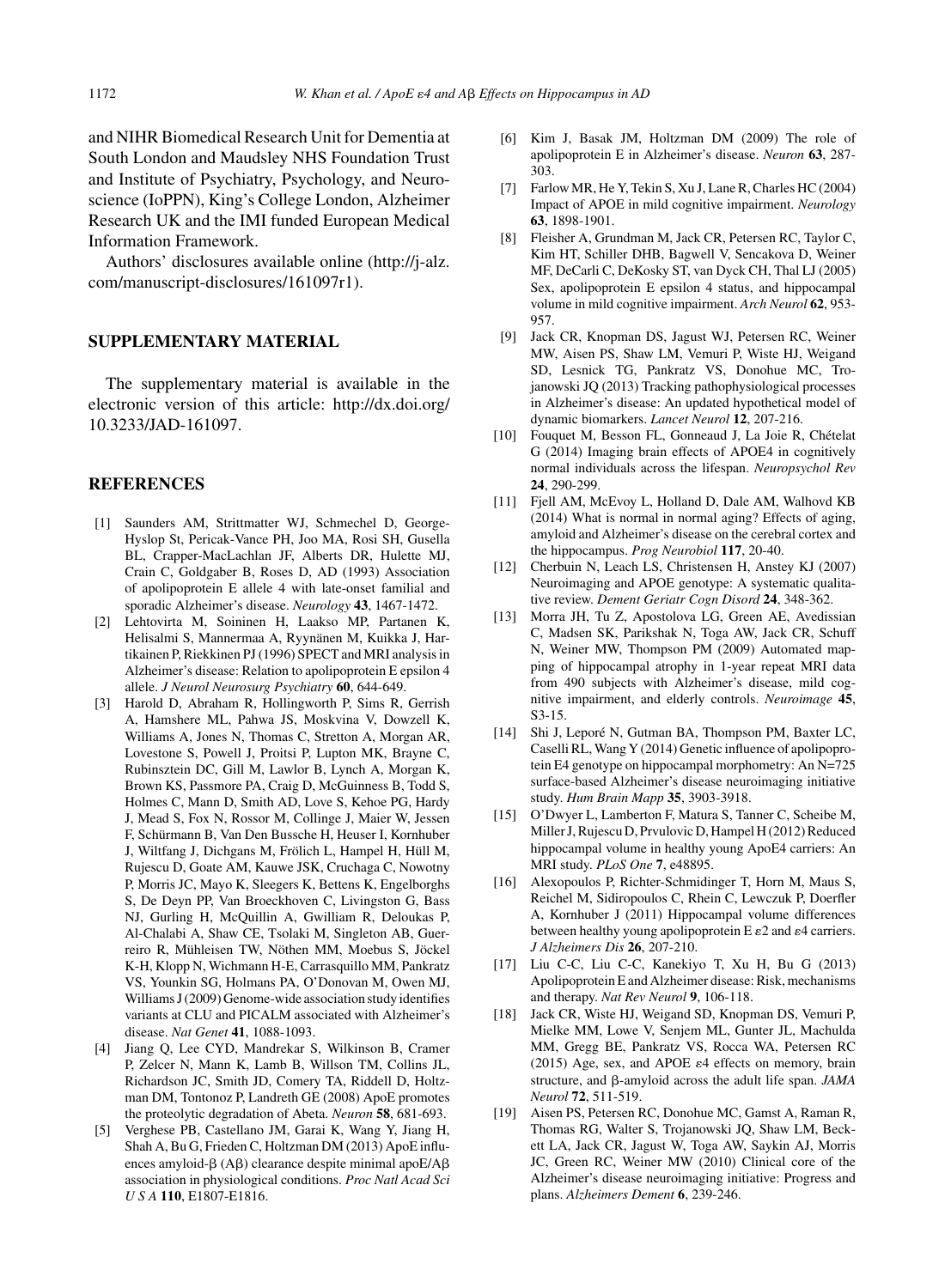- [20] Ellis K, Bush AI, Darby D, De Fazio D, Foster J, Hudson P, Lautenschlager NT, Lenzo N, Martins RN, Maruff P, Masters C, Milner A, Pike K, Rowe C, Savage G, Szoeke C, Taddei K, Villemagne V, Woodward M, Ames D (2009) The Australian Imaging, Biomarkers and Lifestyle (AIBL) study of aging: Methodology and baseline characteristics of 1112 individuals recruited for a longitudinal study of Alzheimer's disease. *Int Psychogeriatr* **21**, 672-687.
- [21] Lovestone S, Francis P, Kloszewska I, Mecocci P, Simmons A, Soininen H, Spenger C, Tsolaki M, Vellas B, Wahlund L-O, Ward M (2009) AddNeuroMed–the European collaboration for the discovery of novel biomarkers for Alzheimer's disease. *Ann N Y Acad Sci* **1180**, 36-46.
- [22] Lagergren M, Fratiglioni L, Hallberg IR, Berglund J, Elmståhl S, Hagberg B, Holst G, Rennemark M, Sjölund B-M, Thorslund M, Wiberg I, Winblad B, Wimo A (2004) A longitudinal study integrating population, care and social services data. The Swedish National study on Aging and Care (SNAC). *Aging Clin Exp Res* **16**, 158-168.
- [23] Schumann G, Loth E, Banaschewski T, Barbot A, Barker G, Büchel C, Conrod PJ, Dalley JW, Flor H, Gallinat J, Garavan H, Heinz A, Itterman B, Lathrop M, Mallik C, Mann K, Martinot J-L, Paus T, Poline J-B, Robbins TW, Rietschel M, Reed L, Smolka M, Spanagel R, Speiser C, Stephens DN, Ströhle A, Struve M (2010) The IMA-GEN study: Reinforcement-related behaviour in normal brain function and psychopathology. *Mol Psychiatry* **15**, 1128-1139.
- [24] Simmons A, Westman E, Muehlboeck S, Mecocci P, Vellas B, Tsolaki M, Kłoszewska I, Wahlund L-O, Soininen H, Lovestone S, Evans A, Spenger C (2009) MRI measures of Alzheimer's disease and the AddNeuroMed study. *Ann N Y Acad Sci* **1180**, 47-55.
- [25] Ellis K, Rainey-Smith SR, Rembach A, Macaulay SL, Villemagne VL (2013) Enabling a multidisciplinary approach to the study of ageing and Alzheimer's disease: An update from the Australian Imaging Biomarkers and Lifestyle (AIBL) study. *Int Rev Psychiatry* **25**, 699-710.
- [26] Ferencz B, Laukka EJ, Lövdén M, Kalpouzos G, Keller L, Graff C, Wahlund L-O, Fratiglioni L, Bäckman L (2013) The influence of APOE and TOMM40 polymorphisms on hippocampal volume and episodic memory in old age. *Front Hum Neurosci* **7**, 198.
- [27] Radmanesh F, Devan WJ, Anderson CD, Rosand J, Falcone GJ (2014) Accuracy of imputation to infer unobserved APOE epsilon alleles in genome-wide genotyping data. *Eur J Hum Genet* **22**, 1239-1242.
- [28] Simmons A, Westman E, Muehlboeck S, Mecocci P, Vellas B, Tsolaki M, Kłoszewska I, Wahlund L-O, Soininen H, Lovestone S, Evans A, Spenger C (2011) The AddNeuroMed framework for multi-centre MRI assessment of Alzheimer's disease: Experience from the first 24 months. *Int J Geriatr Psychiatry* **26**, 75-82.
- [29] Jagust WJ, Bandy D, Chen K, Foster NL, Landau SM, Mathis CA, Price JC, Reiman EM, Skovronsky D, Koeppe RA (2010) The Alzheimer's Disease Neuroimaging Initiative positron emission tomography core.*Alzheimers Dement* **6**, 221-229.
- [30] Rowe CC, Ellis KA, Rimajova M, Bourgeat P, Pike KE, Jones G, Fripp J, Tochon-Danguy H, Morandeau L, O'Keefe G, Price R, Raniga P, Robins P, Acosta O, Lenzo N, Szoeke C, Salvado O, Head R, Martins R, Masters CL, Ames D, Villemagne VL (2010) Amyloid imaging results from the Australian Imaging, Biomarkers and Lifestyle (AIBL) study of aging. *Neurobiol Aging* **31**, 1275-1283.
- [31] Clark CM, Schneider JA, Bedell BJ, Beach TG, Bilker WB, Mintun MA, Pontecorvo MJ, Hefti F, Carpenter AP, Flitter ML, Krautkramer MJ, Kung HF, Coleman RE, Doraiswamy PM, Fleisher AS, Sabbagh MN, Sadowsky CH, Reiman EP, Reiman PEM, Zehntner SP, Skovronsky DM (2011) Use of florbetapir-PET for imaging beta-amyloid pathology. *JAMA* **305**, 275-283.
- [32] Ségonne F, Dale AM, Busa E, Glessner M, Salat D, Hahn HK, Fischl B (2004) A hybrid approach to the skull stripping problem in MRI. *Neuroimage* **22**, 1060-1075.
- [33] Sled JG, Zijdenbos AP, Evans AC (1998) A nonparametric method for automatic correction of intensity nonuniformity in MRI data. *IEEE Trans Med Imaging* **17**, 87-97.
- [34] Fischl B, Salat H, Busa D, Albert E, Dieterich M, Haselgrove M, Van Der Kouwe C, Killiany A, Kennedy R, Klaveness D, Montillo S, Makris A, Rosen N, Dale B, AM (2002) Whole brain segmentation: Automated labeling of neuroanatomical structures in the human brain. *Neuron* **33**, 341-355.
- [35] Fischl B, Liu A, Dale AM (2001) Automated manifold surgery: Constructing geometrically accurate and topologically correct models of the human cerebral cortex. *IEEE Trans Med Imaging* **20**, 70-80.
- [36] Ségonne F, Pacheco J, Fischl B (2007) Geometrically accurate topology-correction of cortical surfaces using nonseparating loops. *IEEE Trans Med Imaging* **26**, 518-529.
- [37] Fischl B, Sereno MI, Tootell RB, Dale AM (1999) Highresolution intersubject averaging and a coordinate system for the cortical surface. *Hum Brain Mapp* **8**, 272-284.
- [38] Dale AM, Sereno MI (1993) Improved localization of cortical activity by combining EEG and MEG with MRI cortical surface reconstruction: A linear approach. *J Cogn Neurosci* **5**, 162-176.
- [39] Fischl B, Dale AM (2000) Measuring the thickness of the human cerebral cortex from magnetic resonance images. *Proc Natl Acad SciUSA* **97**, 11050-11055.
- [40] Shaw P, Lerch JP, Pruessner JC, Taylor KN, Rose AB, Greenstein D, Clasen L, Evans A, Rapoport JL, Giedd JN (2007) Cortical morphology in children and adolescents with different apolipoprotein E gene polymorphisms: An observational study. *Lancet Neurol* **6**, 494-500.
- [41] Pinheiro J, Bates D, DebRoy S, Sarkar D, Team TRC (2009) nlme: Linear and Nonlinear Mixed Effects Models. *October* **R package**, 1-3.
- [42] Hothorn T, Bretz F, Westfall P (2008) Simultaneous inference in general parametric models. *Biom J* **50**, 346-363.
- [43] Knickmeyer RC, Wang J, Zhu H, Geng X, Woolson S, Hamer RM, Konneker T, Lin W, Styner M, Gilmore JH (2014) Common variants in psychiatric risk genes predict brain structure at birth. *Cereb Cortex* **24**, 1230-1246.
- [44] Dean DC, Jerskey B, Chen K, Protas H, Thiyyagura P, Roontiva A, O'Muircheartaigh J, Dirks H, Waskiewicz N, Lehman K, Siniard AL, Turk MN, Hua X, Madsen SK, Thompson PM, Fleisher AS, Huentelman MJ, Deoni SCL, Reiman EM (2014) Brain differences in infants at differential genetic risk for late-onset Alzheimer disease: A cross-sectional imaging study. *JAMA Neurol* **71**, 11-22.
- [45] Tiraboschi P, Hansen LA, Masliah E, Alford M, Thal LJ, Corey-Bloom J (2004) Impact of APOE genotype on neuropathologic and neurochemical markers of Alzheimer disease. *Neurology* **62**, 1977-1983.
- [46] Schuff N, Woerner N, Boreta L, Kornfield T, Shaw LM, Trojanowski JQ, Thompson PM, Jack CR, Weiner MW (2009) MRI of hippocampal volume loss in early Alzheimer's disease in relation to ApoE genotype and biomarkers. *Brain* **132**, 1067-1077.